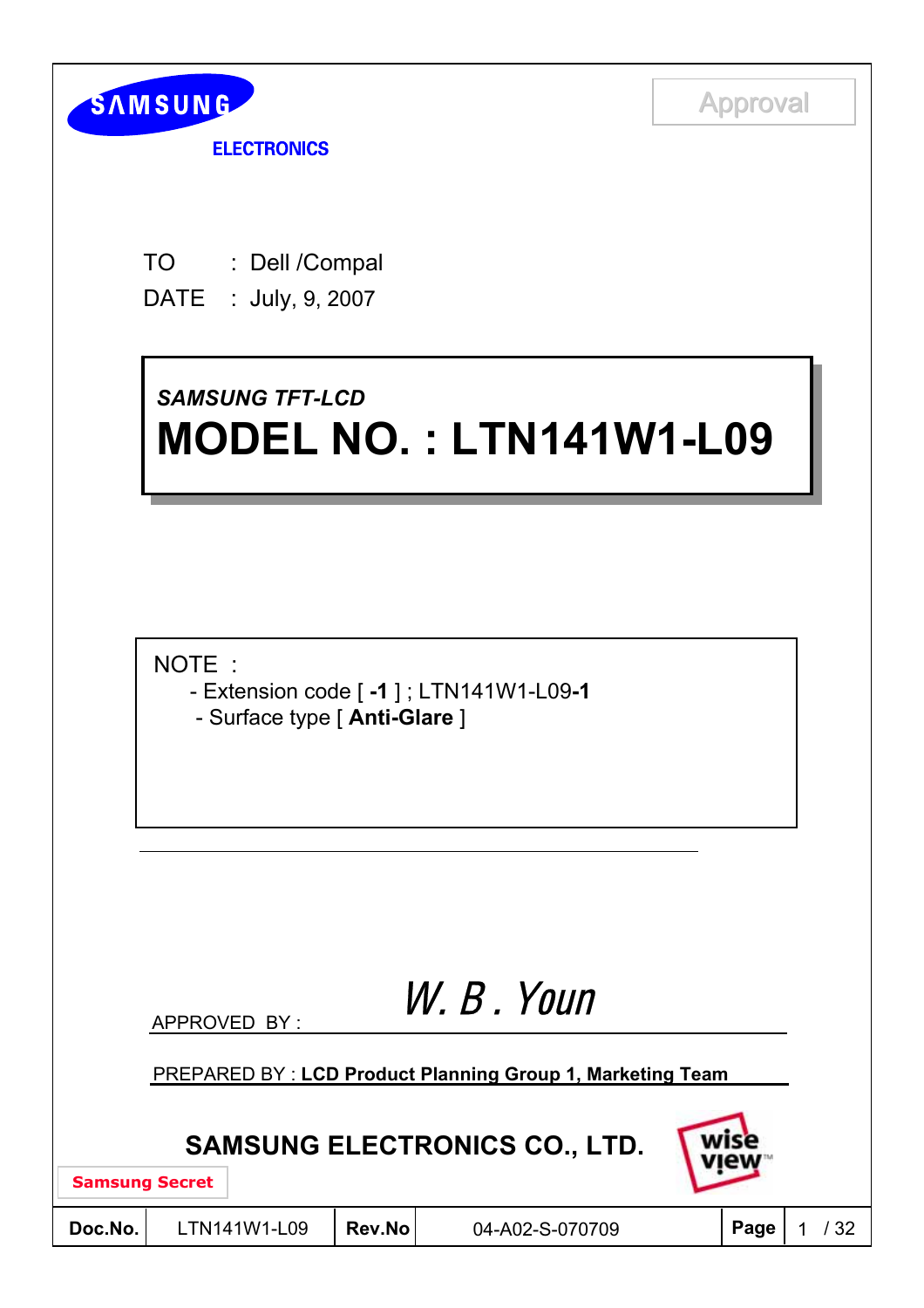| <b>CONTENTS</b>                                                                                                                                                                                                                                                                       |        |                 |                          | the property of the control |                |      |
|---------------------------------------------------------------------------------------------------------------------------------------------------------------------------------------------------------------------------------------------------------------------------------------|--------|-----------------|--------------------------|-----------------------------|----------------|------|
| <b>Revision History</b>                                                                                                                                                                                                                                                               |        |                 | -------------------- (3) |                             |                |      |
| <b>General Description</b>                                                                                                                                                                                                                                                            |        |                 | $------------(4)$        |                             |                |      |
| 1. Absolute Maximum Ratings<br>1.1 Absolute Ratings of environment<br>1.2 Electrical Absolute Ratings                                                                                                                                                                                 |        |                 | ------------------- (5)  |                             |                |      |
| 2. Optical Characteristics                                                                                                                                                                                                                                                            |        |                 | ------------------- (7)  |                             |                |      |
| 3. Electrical Characteristics<br>3.1 TFT LCD Module<br>3.2 Backlight Unit<br>3.3 Inverter                                                                                                                                                                                             |        |                 | ------------------- (10) |                             |                |      |
| 4. Block Diagram<br>4.1 TFT LCD Module<br>4.2 Backlight Unit<br>4.3 Inverter Unit                                                                                                                                                                                                     |        |                 | ------------------- (14) |                             |                |      |
| 5. Input Terminal Pin Assignment<br>5.1 Input Signal & Power<br>5.2 LVDS Interface<br>5.3 Backlight Unit<br>5.4 Timing Diagrams of LVDS For Transmitting<br>5.5 Input Signals, Basic Display Colors and Gray Scale of Each Color.<br>5.6 Pixel format<br>5.7 Inverter Signals & Power |        |                 | ------------------- (16) |                             |                |      |
| 6. Interface Timing<br>6.1 Timing Parameters<br>6.2 Timing Diagrams of interface Signal<br>6.3 Power ON/OFF Sequence                                                                                                                                                                  |        |                 | ------------------ (22)  |                             |                |      |
| 7. Outline Dimension                                                                                                                                                                                                                                                                  |        |                 | ------------------- (24) |                             |                |      |
| 8. Packing                                                                                                                                                                                                                                                                            |        |                 | ------------------- (25) |                             |                |      |
| 9. Markings & Others                                                                                                                                                                                                                                                                  |        |                 | ------------------- (26) |                             |                |      |
| 10. General Precaution                                                                                                                                                                                                                                                                |        |                 | ------------------- (28) |                             |                |      |
| <b>11. EDID</b>                                                                                                                                                                                                                                                                       |        |                 | ------------------- (30) |                             |                |      |
| <b>Samsung Secret</b>                                                                                                                                                                                                                                                                 |        |                 |                          |                             |                |      |
| Doc.No.<br>LTN141W1-L09                                                                                                                                                                                                                                                               | Rev.No | 04-A02-S-070709 |                          | Page                        | $\overline{2}$ | / 32 |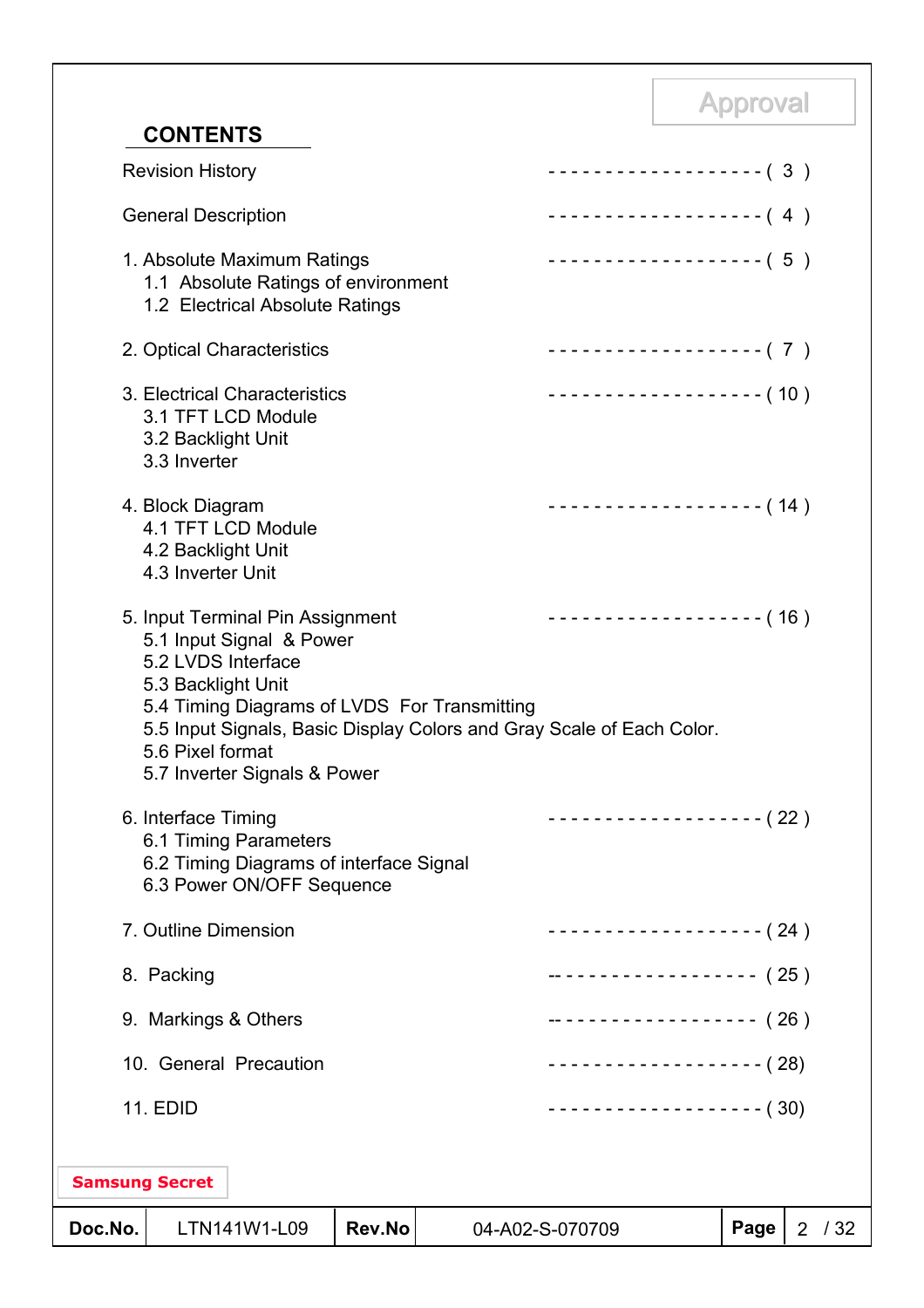# **REVISION HISTORY Approval**

| Date                  | Rev. No.     | Page         |        | Summary                                                                            |      |        |
|-----------------------|--------------|--------------|--------|------------------------------------------------------------------------------------|------|--------|
| June 16, 2006         | P00          | All          |        | . The preliminary specification of LTN141W1-L09 was first issued.                  |      |        |
| April 13, 2007        | P01          | $\mathbf{1}$ |        | . The extension code was changed from 0 to 1.<br>change : new PCB version for WWAN |      |        |
| May. 31. 2007         | A00          | All          |        | . The approval specification was issued.                                           |      |        |
| June.18.2007          | A01          | 32           |        | . SMBUS Value of EDID was modified.                                                |      |        |
| July . 9. 2007        | A02          | 32           |        | . SMBUS Value of EDID was modified.                                                |      |        |
|                       |              |              |        |                                                                                    |      |        |
| <b>Samsung Secret</b> |              |              |        |                                                                                    |      |        |
| Doc.No.               | LTN141W1-L09 |              | Rev.No | 04-A02-S-070709                                                                    | Page | $3/32$ |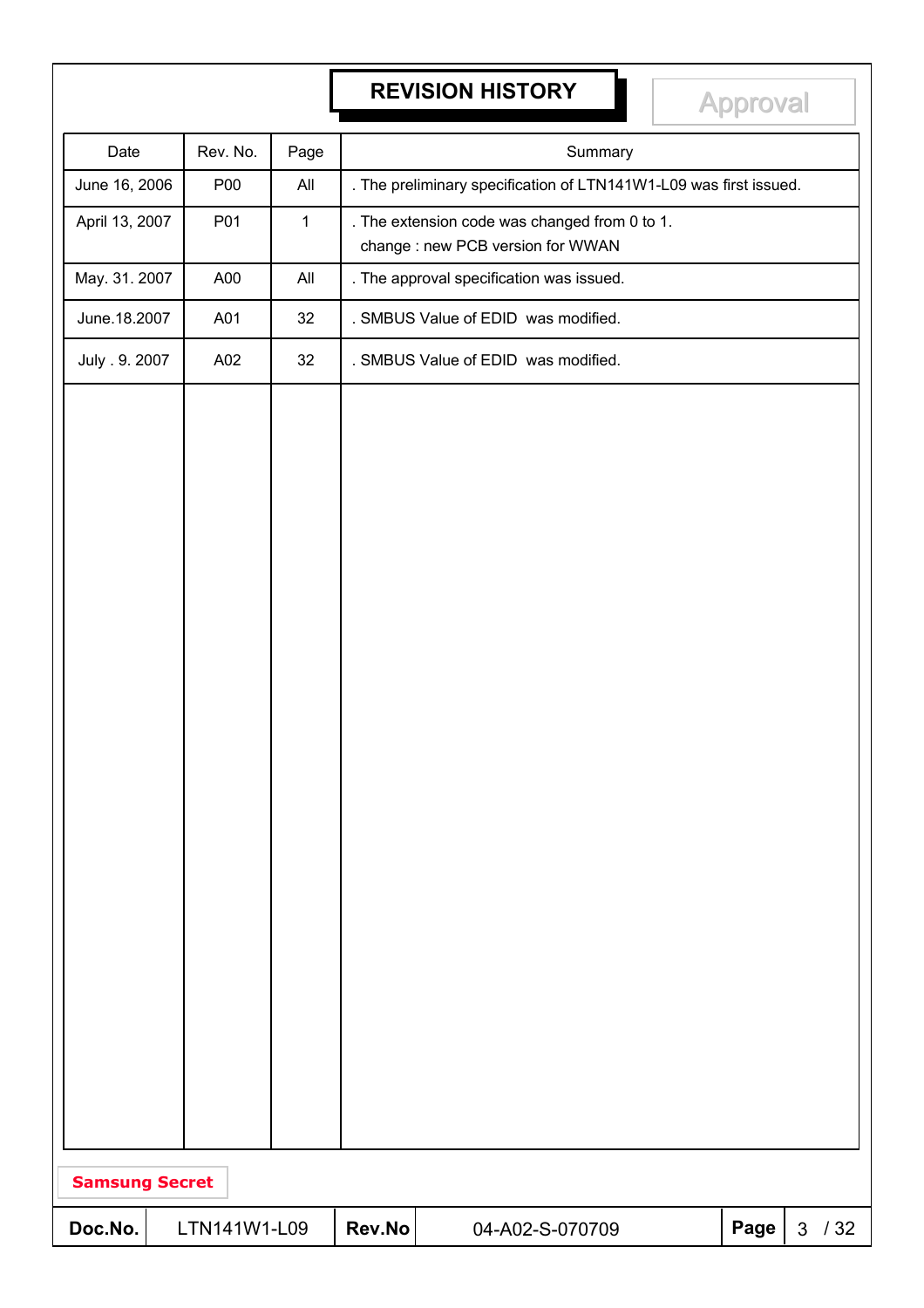# Approval Approval **GENERAL DESCRIPTION**

#### **DESCRIPTION**

LTN141W1-L09 is a color active matrix TFT (Thin Film Transistor) liquid crystal display (LCD) that uses amorphous silicon TFT as a switching devices. This model is composed of a TFT LCD panel, a driver circuit and a backlight unit. The resolution of a 14.1" contains 1,280 x 800 pixels and can display up to 262,144 colors. 6 O'clock direction is the Optimum viewing angle.

#### FEATURES

- High contrast ratio, high aperture structure
- 1280 x 800 pixels resolution
- Low power consumption
- Fast Response
- Single CCFL
- DE(Data enable) only mode
- 3.3V LVDS Interface
- Onboard EEDID chip
- Attached Burst mode Inverter with Ambient Light Sensor

#### APPLICATIONS

- Notebook PC
- If the usage of this product is not for PC application, but for others, please contact SEC.

#### **GENERAL INFORMATION**

|                       | <b>Item</b>       | <b>Unit</b>                |                                       | <b>Note</b> |      |          |
|-----------------------|-------------------|----------------------------|---------------------------------------|-------------|------|----------|
| Display area          |                   |                            | 303.36(H) x 189.6(V) (14.1" diagonal) | mm          |      |          |
|                       | Driver element    |                            | a-Si TFT active matrix                |             |      |          |
|                       | Display colors    | 262,144                    |                                       |             |      |          |
|                       | Number of pixel   |                            | 1280 x RGB(3) x 800                   | pixel       |      | 16:10    |
|                       | Pixel arrangement | <b>RGB</b> vertical stripe |                                       |             |      |          |
| Pixel pitch           |                   |                            | $0.2370(H) \times 0.2370(V)$ (TYP.)   | mm          |      |          |
|                       | Display Mode      | Normally white             |                                       |             |      |          |
|                       | Surface treatment |                            | Haze 25, Hard-Coating 3H              |             |      |          |
|                       |                   |                            |                                       |             |      |          |
| <b>Samsung Secret</b> |                   |                            |                                       |             |      |          |
| Doc.No.               | LTN141W1-L09      | Rev.No                     | 04-A02-S-070709                       |             | Page | /32<br>4 |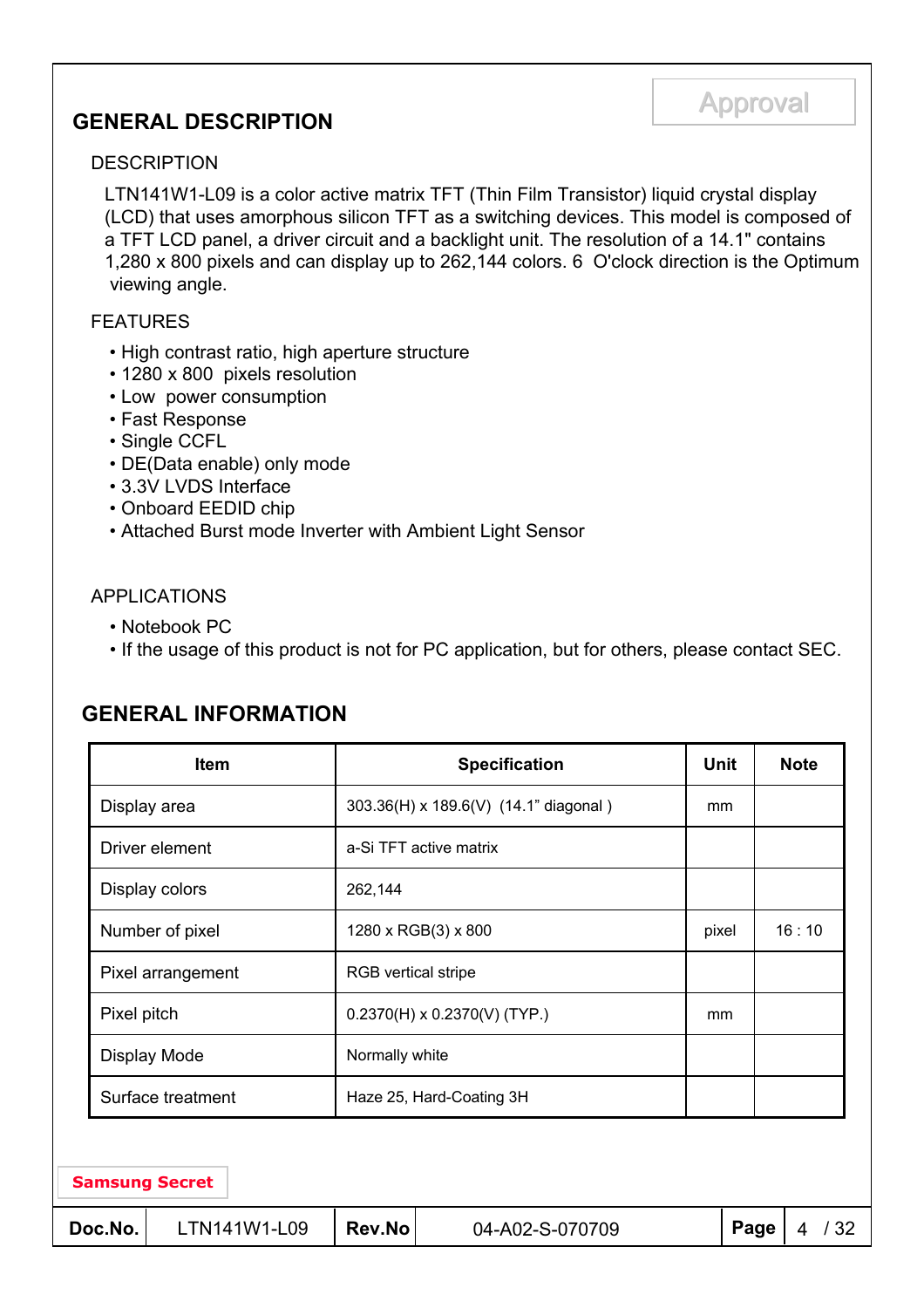| <b>Item</b>    |              | Min.                     | Typ.           | Max.  | <b>Unit</b> | <b>Note</b>          |  |
|----------------|--------------|--------------------------|----------------|-------|-------------|----------------------|--|
| Horizontal (H) |              | 319.0                    | 319.5          | 320.0 | mm          |                      |  |
| Module<br>size | Vertical (V) | 205.0                    | 205.5          | 206.0 | mm          | w/o inverter ass'y   |  |
|                | Depth (D)    | $\overline{\phantom{0}}$ | $\blacksquare$ | 5.5   | mm          |                      |  |
|                |              |                          | 390            | 440   | g           | w/o Inverter         |  |
|                | Weight       |                          | 405            | 455   | g           | w/ Inverter assembly |  |

### **1. ABSOLUTE MAXIMUM RATINGS**

Mechanical Information

#### 1.1 ENVIRONMENTAL ABSOLUTE RATINGS

| <b>Item</b>                                          | Symbol      | Min.  | Max. | Unit | <b>Note</b> |
|------------------------------------------------------|-------------|-------|------|------|-------------|
| Storage temperate                                    | <b>TSTG</b> | $-20$ | 60   | °C   |             |
| Operating temperate<br>Temperature of glass surface) | <b>TOPR</b> |       | 50   | °C   |             |
| Shock (non-operating)                                | Snop        | -     | 240  | G    | (2),(4)     |
| Vibration (non-operating)                            | Vnop        | -     | 2.41 | G    | (3),(4)     |

Note (1) Temperature and relative humidity range are shown in the figure below.

95 % RH Max.  $(40 \degree C \geq Ta)$ 

Maximum wet - bulb temperature at 39  $\mathrm{^{\circ}C}$  or less. (Ta > 40  $\mathrm{^{\circ}C}$ ) No condensation

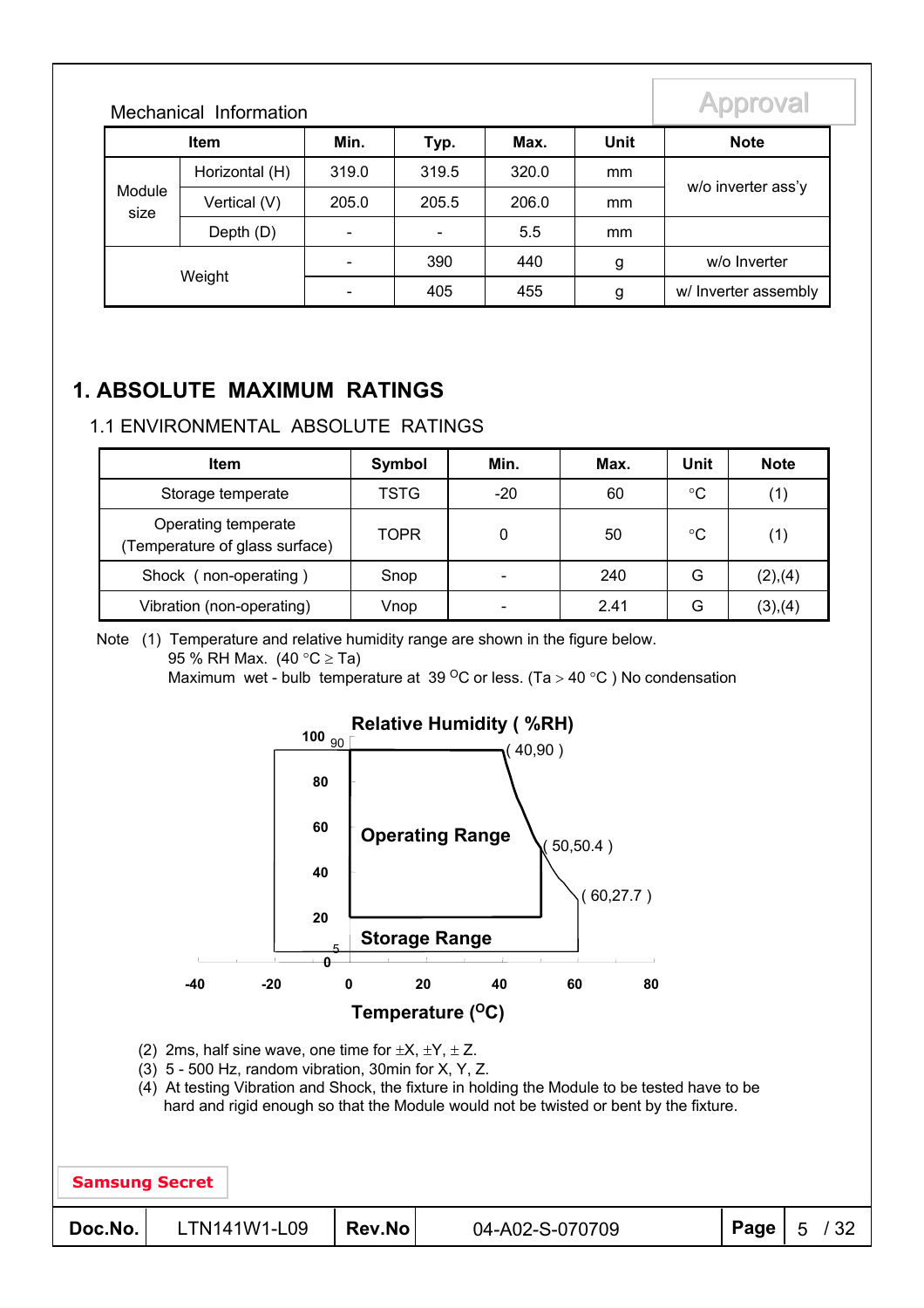#### 1.2 ELECTRICAL ABSOLUTE RATINGS

#### (1) TFT LCD MODULE

 $V_{DD} = 3.3V$ ,  $V_{SS} = GND = 0V$ 

| ltem                 | Symbol | Min.      | Max. | Unit | <b>Note</b> |
|----------------------|--------|-----------|------|------|-------------|
| Power Supply Voltage | Vdd    | VSS - 0.3 | 3.6  |      | 11          |

Note (1) Within Ta  $(25 \pm 2 \degree C)$ 

#### (2) BACK-LIGHT UNIT

Ta =  $25 \pm 2$  °C

| <b>Item</b>    | Symbol | Min. | Max. | Unit  | <b>Note</b> |
|----------------|--------|------|------|-------|-------------|
| Lamp Current   |        | 2.0  | 7.0  | mArms |             |
| Lamp frequency | FΓ     | 40   | 80   | kHz   |             |

Note 1) Permanent damage to the device may occur if maximum values are exceeded

Functional operation should be restricted to the conditions described under normal operating conditions.

| <b>Samsung Secret</b> |  |
|-----------------------|--|
|-----------------------|--|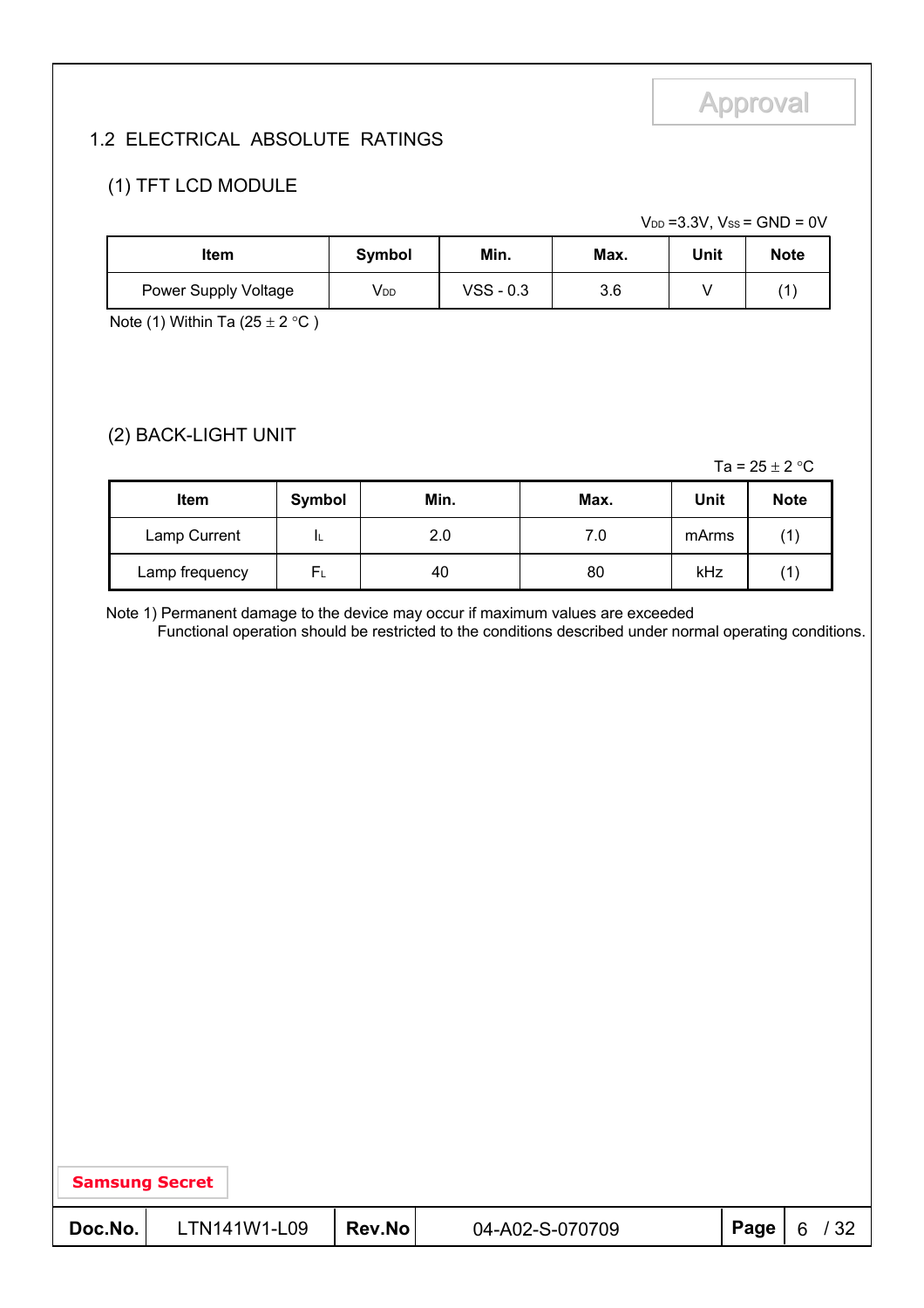### **2. OPTICAL CHARACTERISTICS**

The following items are measured under stable conditions. The optical characteristics should be measured in a dark room or equivalent state with the methods shown in Note (5). Measuring equipment : TOPCON BM-5A and PR-650

| Item                                              |              | Symbol      | <b>Condition</b> |                          | Min.                     | Typ.    | <b>Max</b>               | <b>Unit</b>                  |                    | <b>Note</b>           |
|---------------------------------------------------|--------------|-------------|------------------|--------------------------|--------------------------|---------|--------------------------|------------------------------|--------------------|-----------------------|
| <b>Contrast Ratio</b><br>(5 Points)               |              | <b>CR</b>   |                  |                          | 300                      |         | $\overline{\phantom{a}}$ | $\qquad \qquad \blacksquare$ |                    | (1), (2), (5)         |
| Response Time at Ta<br>(Rising + Falling)         |              | TRT_B/W     |                  |                          | $\overline{\phantom{a}}$ | 25      | 35                       | msec                         |                    | (1), (3)              |
| Average Luminance<br>of White (5 Points)          |              | $Y_{L,AVE}$ |                  |                          | 200                      | 220     | $\overline{\phantom{a}}$ | cd/m <sup>2</sup>            |                    | $L=6.0mA$<br>(1), (4) |
|                                                   |              | Rx          |                  |                          | (0.570)                  | (0.590) | (0.610)                  |                              |                    |                       |
|                                                   | Red          | $R_Y$       |                  |                          | (0.320)                  | (0.340) | (0.360)                  |                              |                    |                       |
|                                                   |              | $G_{X}$     |                  | Normal<br>(0.300)        |                          | (0.320) | (0.340)                  |                              |                    |                       |
| Color<br>Chromaticity                             | Green        | $G_Y$       | Viewing<br>Angle |                          | (0.520)                  | (0.540) | (0.560)                  |                              |                    |                       |
| (CIE)                                             |              | Bx          | $\phi=0$         | (0.135)                  | (0.155)                  | (0.175) | $\blacksquare$           |                              | (1), (5)<br>PR-650 |                       |
|                                                   | <b>Blue</b>  | $B_Y$       |                  | $\theta = 0$             |                          | (0.140) | (0.160)                  |                              |                    |                       |
|                                                   |              | Wx          |                  |                          | (0.295)                  | (0.315) | (0.335)                  |                              |                    |                       |
|                                                   | White        | WY          |                  |                          | (0.310)                  | (0.330) | (0.350)                  |                              |                    |                       |
| <b>Color Gamut</b>                                |              |             |                  |                          | 42                       | 45      | $\blacksquare$           | $\%$                         |                    |                       |
|                                                   | Hor.         | $\theta$ L  |                  |                          | 40                       | 50      | $\overline{\phantom{0}}$ | Degrees                      |                    |                       |
|                                                   |              | $\theta$ R  | $CR \geq 10$     |                          | 40                       | 50      | $\overline{\phantom{a}}$ |                              |                    |                       |
|                                                   | Ver.         | φн          |                  |                          | 15                       | 25      | $\blacksquare$           |                              |                    |                       |
| Viewing                                           |              | φL          |                  |                          | 30                       | 40      | $\overline{\phantom{a}}$ |                              |                    | (1), (5)              |
| Angle                                             |              | $\theta$    |                  |                          | 20                       | 25      |                          |                              |                    | BM-5A                 |
|                                                   | Hor.         | $\theta$ R  | $CR \geq 100$    |                          | 20                       | 25      |                          | Degrees                      |                    |                       |
|                                                   | Ver.         | φн          |                  |                          | 5                        | 10      |                          |                              |                    |                       |
|                                                   |              | φL          |                  |                          | 15                       | 20      |                          |                              |                    |                       |
| 13 Points<br>$\delta L$<br><b>White Variation</b> |              |             |                  | $\overline{\phantom{0}}$ |                          | 2.2     |                          |                              | (6)                |                       |
| <b>Samsung Secret</b>                             |              |             |                  |                          |                          |         |                          |                              |                    |                       |
| Doc.No.                                           | LTN141W1-L09 | Rev.No      |                  |                          | 04-A02-S-070709          |         |                          | Page                         | /32<br>$7^{\circ}$ |                       |

\* Ta =  $25 \pm 2$  °C, VDD=3.3V, fv= 60Hz, fDCLK = 68.9MHz, IL = 6.0 mArms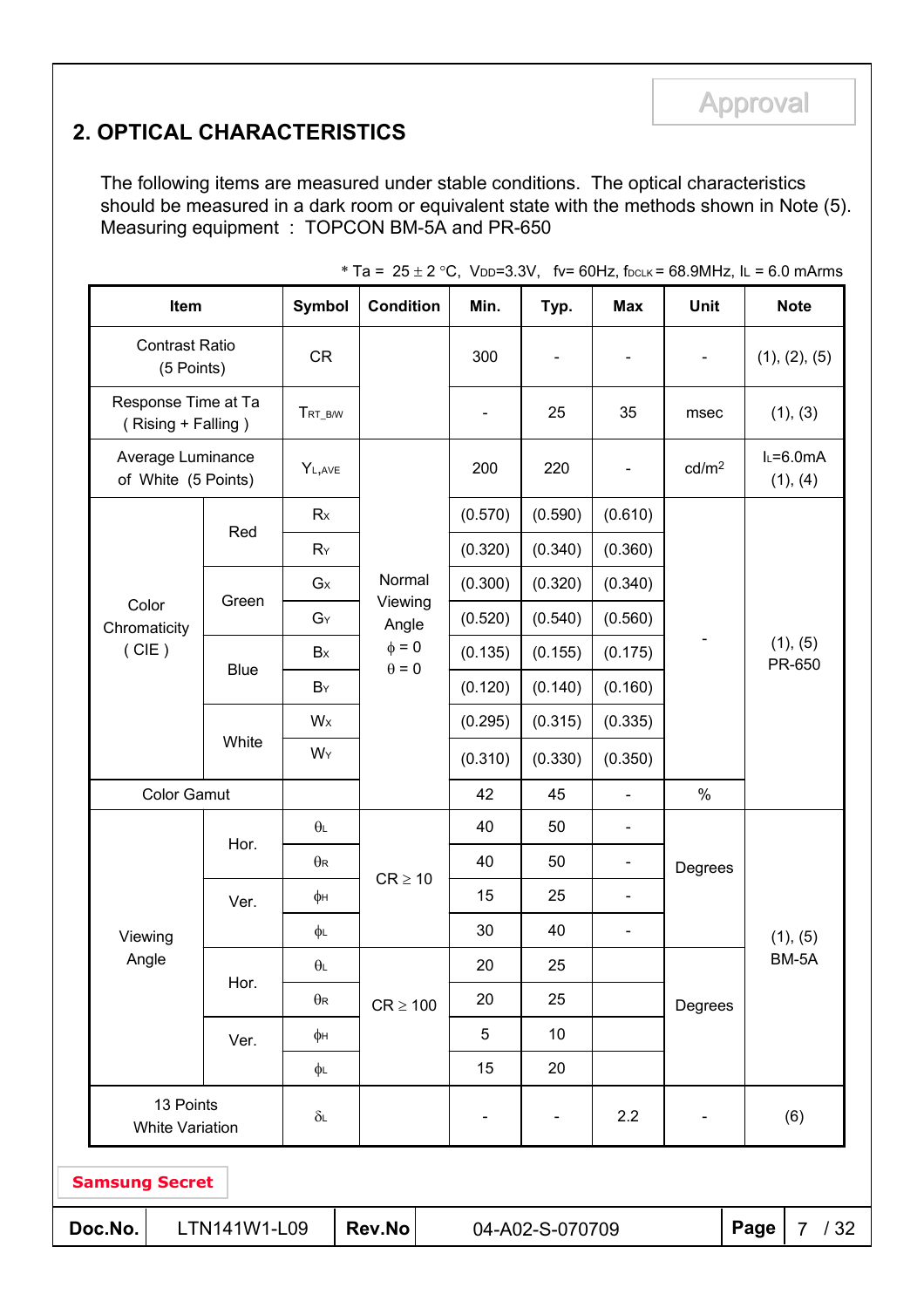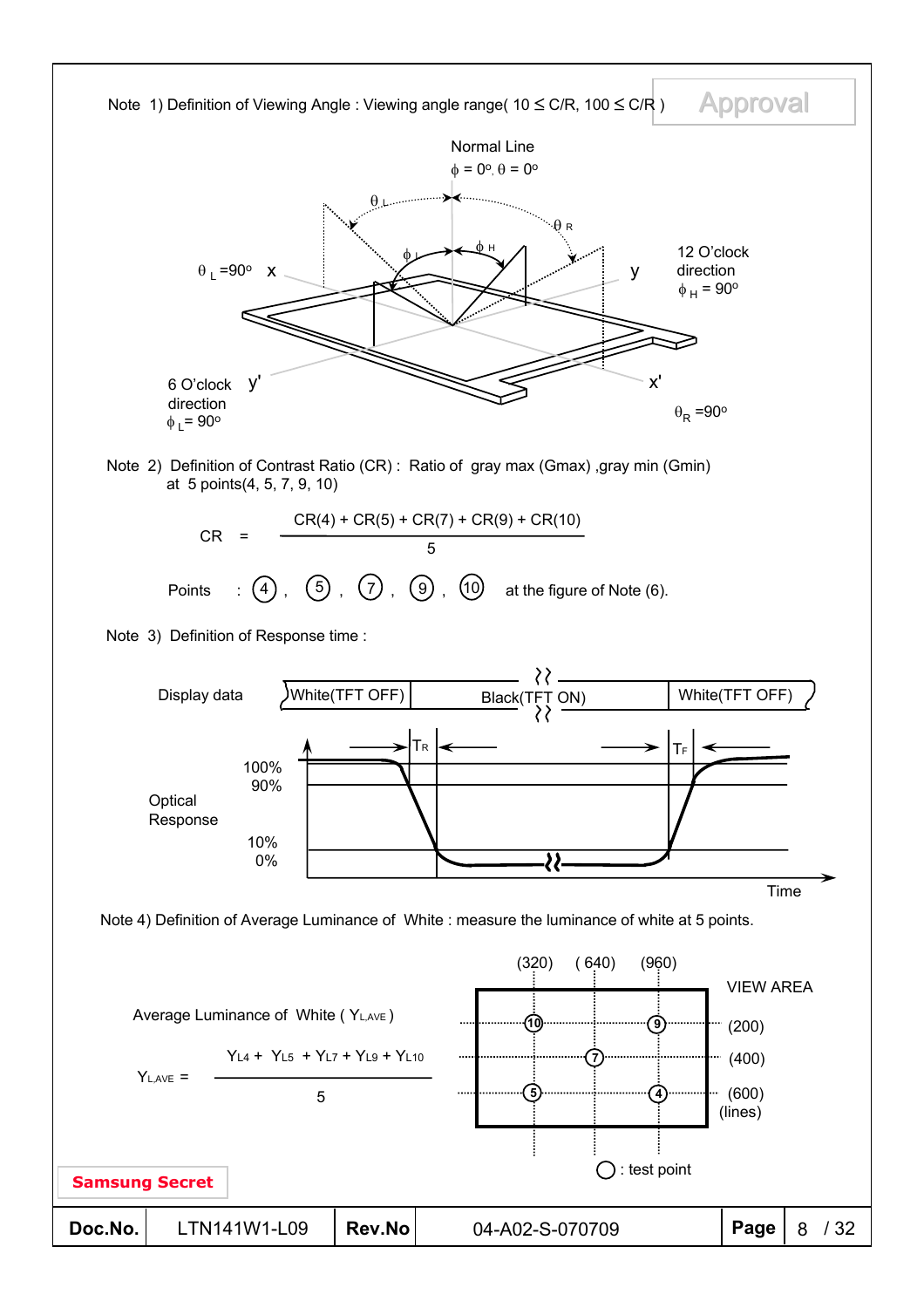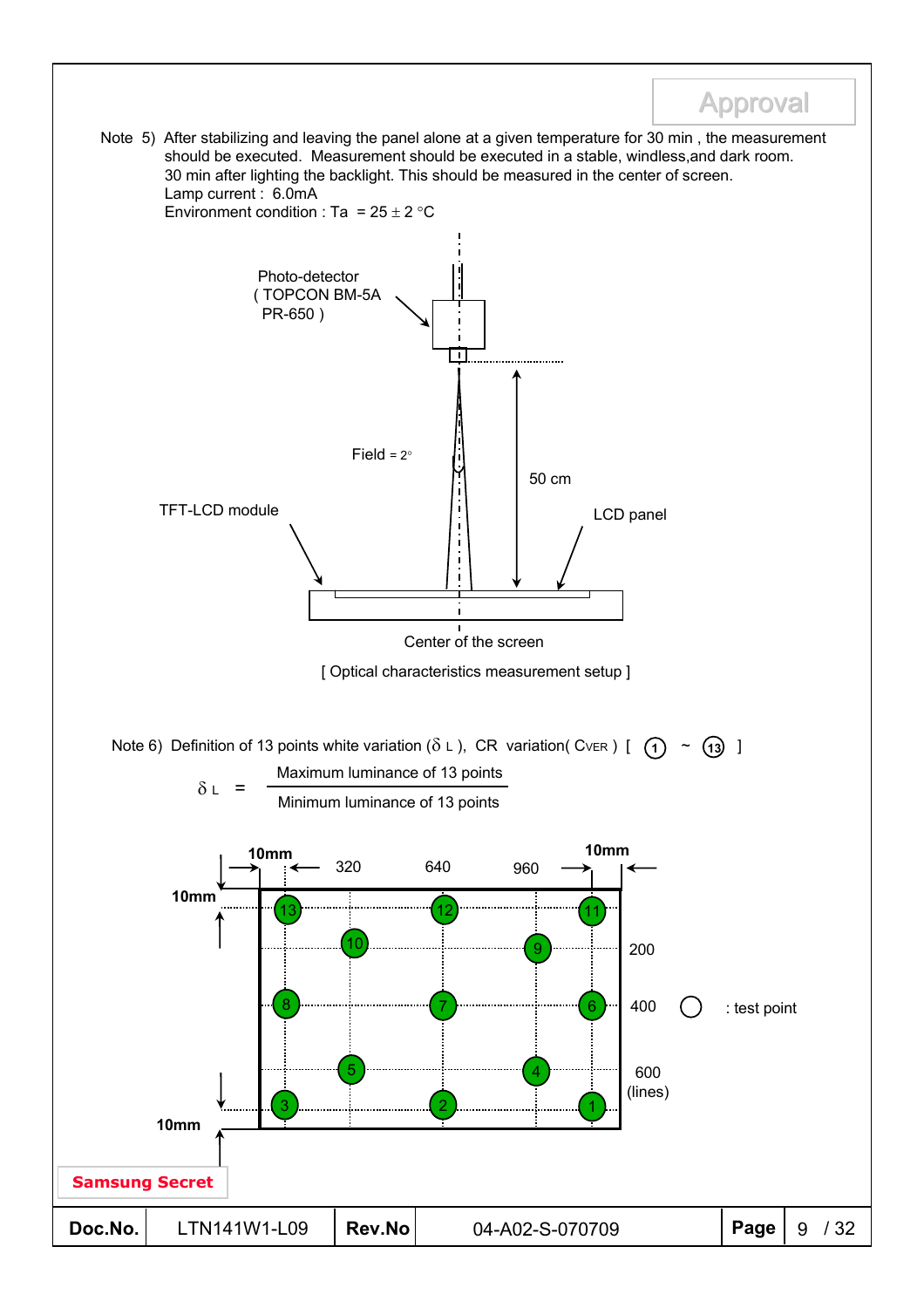### **3. ELECTRICAL CHARACTERISTICS** Approval

### 3.1 TFT LCD MODULE

|                                        |           |                       |                          |                          |                              |             | Ta= $25 \pm 2$ °C  |
|----------------------------------------|-----------|-----------------------|--------------------------|--------------------------|------------------------------|-------------|--------------------|
| Item                                   |           | <b>Symbol</b>         | Min.                     | Typ.                     | Max.                         | <b>Unit</b> | <b>Note</b>        |
| Voltage of Power Supply                |           | V <sub>DD</sub>       | 3.0                      | 3.3                      | 3.6                          | V           |                    |
| Differential Input                     | High      | <b>V<sub>IH</sub></b> |                          |                          | $+100$                       | mV          | $V_{CM}$ = $+1.2V$ |
| Voltage for LVDS<br>Receiver Threshold | Low       | VIL                   | $-100$                   |                          |                              | mV          |                    |
| <b>Vsync Frequency</b>                 |           | fv                    | $\overline{\phantom{a}}$ | 60                       | $\qquad \qquad \blacksquare$ | Hz          |                    |
| <b>Hsync Frequency</b>                 |           | $f_H$                 |                          | 48.96                    | $\overline{\phantom{a}}$     | <b>KHz</b>  | fv*816             |
| Main Frequency                         |           | f <sub>DCLK</sub>     |                          | 68.93                    | $\overline{\phantom{a}}$     | <b>MHz</b>  | fh*1408            |
| <b>Rush Current</b>                    |           | <b>RUSH</b>           |                          | $\overline{\phantom{a}}$ | 1.5                          | A           | (4)                |
|                                        | White     |                       | $\blacksquare$           | 290                      | $\overline{\phantom{a}}$     | mA          | $(2),(3)^{*}a$     |
| <b>Current of Power</b><br>Supply      | Mosaic    | $I_{DD}$              |                          | 300                      | $\overline{\phantom{a}}$     | mA          | $(2),(3)*b$        |
|                                        | V. stripe |                       |                          | 350                      | 485                          | mA          | $(2),(3)^*c$       |

Note (1) Display data pins and timing signal pins should be connected.( GND = 0V )

(2)  $f_v = 60Hz$ ,  $f_{DCLK} = 68.9MHz$ ,  $V_{DD} = 3.3V$ , DC Current.

(3) Power dissipation pattern

#### \*a) White Pattern **\*b**) Mosaic Pattern **\*b**)

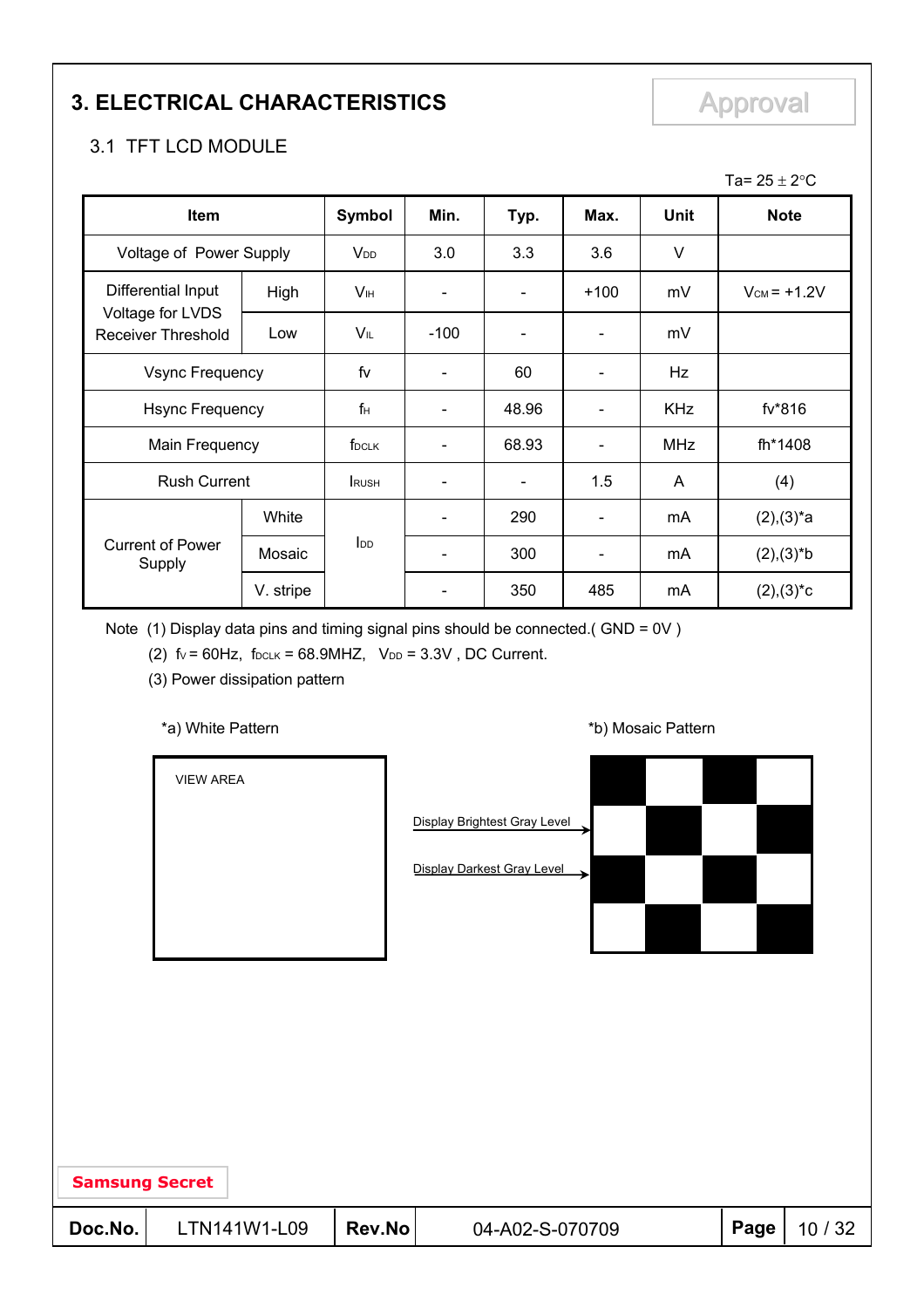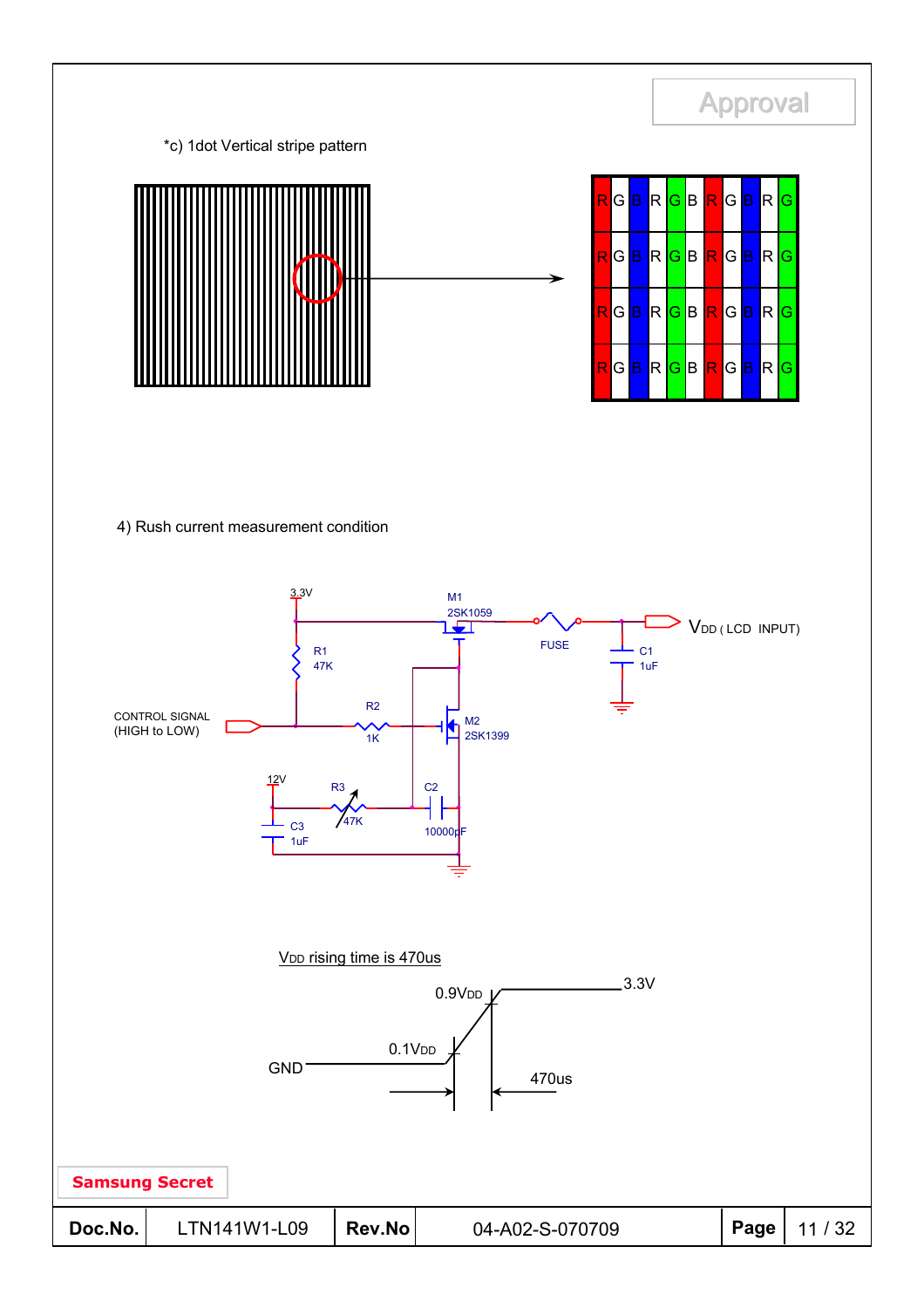### 3.2 BACK-LIGHT UNIT Approval Approval

The backlight system is an edge-lighting type with a single CCFT ( Cold Cathode Fluorescent Tube ). The characteristics of a single lamp are shown in the following table.

| - INVERTER : Foxconn / Sumida<br>Ta= $25 \pm 2$ °C |                |                              |                          |      |             |                      |  |  |  |
|----------------------------------------------------|----------------|------------------------------|--------------------------|------|-------------|----------------------|--|--|--|
| Item                                               | Symbol         | Min.                         | Typ.                     | Max. | Unit        | <b>Note</b>          |  |  |  |
| Lamp Current                                       | ΙL             | 3.0                          | 6.0                      | 6.5  | mArms       | (1)                  |  |  |  |
| Lamp Voltage                                       | VL             |                              | 655                      |      | <b>Vrms</b> | $I_L = 6.0mA$        |  |  |  |
| Frequency                                          | $f_L$          | 50                           | 60                       | 65   | <b>KHz</b>  | (2)                  |  |  |  |
| <b>Power Consumption</b>                           | P <sub>L</sub> | $\qquad \qquad \blacksquare$ | 4.3                      |      | W           | (3)<br>$I_L = 6.0mA$ |  |  |  |
| <b>Operating Life Time</b>                         | Hr             | 15,000                       | $\overline{\phantom{a}}$ |      | Hour        | (4)                  |  |  |  |
| Startup Voltage                                    | $V_{\rm S}$    | $\qquad \qquad \blacksquare$ |                          | 1120 | Vrms        | $25^{\circ}C$ , (5)  |  |  |  |
|                                                    |                |                              |                          | 1345 | <b>Vrms</b> | $0^{\circ}C$ , (5)   |  |  |  |

#### **Note) The waveform of the inverter output voltage must be area symmetric and the design of the inverter must have specifications for the modularized lamp.**

The performance of the backlight, for example life time or brightness, is much influenced by the characteristics of the DC-AC inverter for the lamp. So all the parameters of an inverter should be carefully designed so as not to produce too much leakage current from high-voltage output of the inverter. When you design or order the inverter, please make sure that a poor lighting caused by the mismatch of the backlight and the inverter(miss lighting, flicker, etc.) never occur. When you confirm it, the module should be operated in the same condition as it is installed in your instrument.

Note (1) Lamp current is measured with a high frequency current meter as shown below.



(2) Lamp frequency may produce interference with horizontal synchronous frequency and this may cause line flow on the display. Therefore lamp frequency should be detached from the horizontal synchronous frequency and its harmonics as far as possible in order to avoid interference.

(3) Refer to  $I_L \times V_L$  to calculate.

- (4) Life time (Hr) of a lamp can be defined as the time in which it continues to operate under the condition Ta=  $25 \pm 2$  °C and IL = 6.0 mArms until one of the following event occurs.
	- 1. When the brightness becomes 50% or lower than the original.
	- 2. When the Effective ignition length becomes 80% or lower than the original value. (Effective ignition length is defined as an area that has less than 70% brightness compared to the brightness in the center point.)
	- 3. Lamp unit only.
- (5) The inverter open voltage this voltage should be measured behind ballast capacitor- has to be larger than the lamp startup voltage. Otherwise, backlight may have blinking for a moment after being turned on, or not be turned on. If an inverter has shutdown function, it should keep its open voltage for longer than 1 second even if a lamp connector is open..

| <b>Samsung Secret</b> |              |        |                 |      |       |
|-----------------------|--------------|--------|-----------------|------|-------|
| Doc.No.               | LTN141W1-L09 | Rev.No | 04-A02-S-070709 | Page | 12/32 |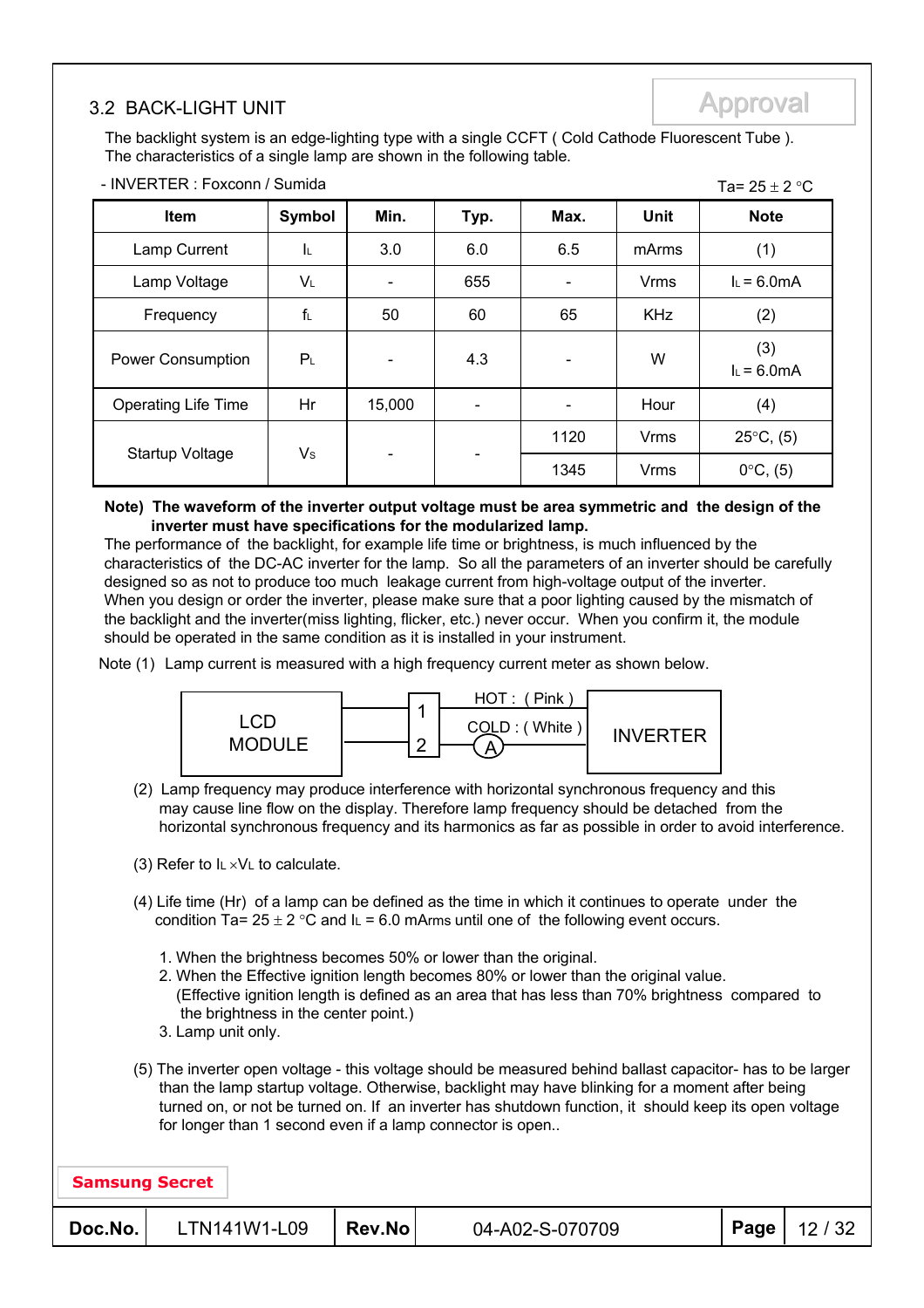### 3.3 Inverter **Approval**

Inverter Manufacturer : Ambit / Sumida  $\overline{a} = 25 \pm 2$ °C

| <b>Item</b>                  |            | Min.                    | Typ. | <b>Max</b>                           | <b>Unit</b> | <b>Note</b>                                  |
|------------------------------|------------|-------------------------|------|--------------------------------------|-------------|----------------------------------------------|
| Input Voltage (Vin)          |            | 7.5                     | 14.4 | 21.0                                 | V           |                                              |
| Open Circuit Voltage         |            | 1400                    |      | 1800                                 | Vrms        |                                              |
| Lamp Current<br>(Duty Cycle) |            | 10<br>@SMB DAT<br>(TBD) |      | 100<br>@SMB_DAT FFH<br>$L=6.0$ mArms | %           | $V$ in=14.4 $V$<br>(3)                       |
|                              | Optical    | 20                      | -    |                                      | nit / W     | After 30 min turn on<br>at the center of LCD |
| Efficiency                   | Electrical |                         | 80   |                                      | %           | Vin=14.4V @ 6.0mA                            |
| <b>Operating Frequency</b>   |            | 45                      | 55   | 65                                   | kHz         | SMB_DAT=FFH                                  |
| Input Power<br>Consumption   |            |                         |      | 6.5                                  | W           | $V$ in=14.4 $V$<br>$lout = 6.0$ m $Arms$     |
| <b>PWM Frequency</b>         |            | 200                     | 210  | 220                                  | Hz          |                                              |
| Shutdown time                |            | 0.6                     | 1.0  | 1.4                                  | sec         |                                              |
| Start-up time                |            |                         |      | 0.1                                  | sec         | (1)                                          |

Note )

(1) Inverter start-up time

(2) Efficiency should be calculated as below formulation.

Optical efficiency = output Brightness(nits) / Input power(watt) Electrical efficiency = output power / input power

(3) Below items are not guaranteed, if this product is used at 10nit setting.

#### **1. Luminance deviation**

. Luminance deviation 20% can not be guaranteed under 20% duty ratio.

#### **2. Luminance reduction at low temperature**

. Luminance can be reduced at lower temperature.

#### **3. Partial turn-on of lamp / No turn-on / Non-uniformity**

. Visual characteristic problems can happen due to the abnormal turn-on of lamp.

. Lamp can not be turned on under 20% duty ratio.

. Non-uniformity can occur due to the mercury distribution under 20% duty ratio.

#### **4. Lamp life time reduction**

. Lamp life time can be shortened under the usage of low temperature or lower duty ratio for a long time.

#### **Samsung Secret**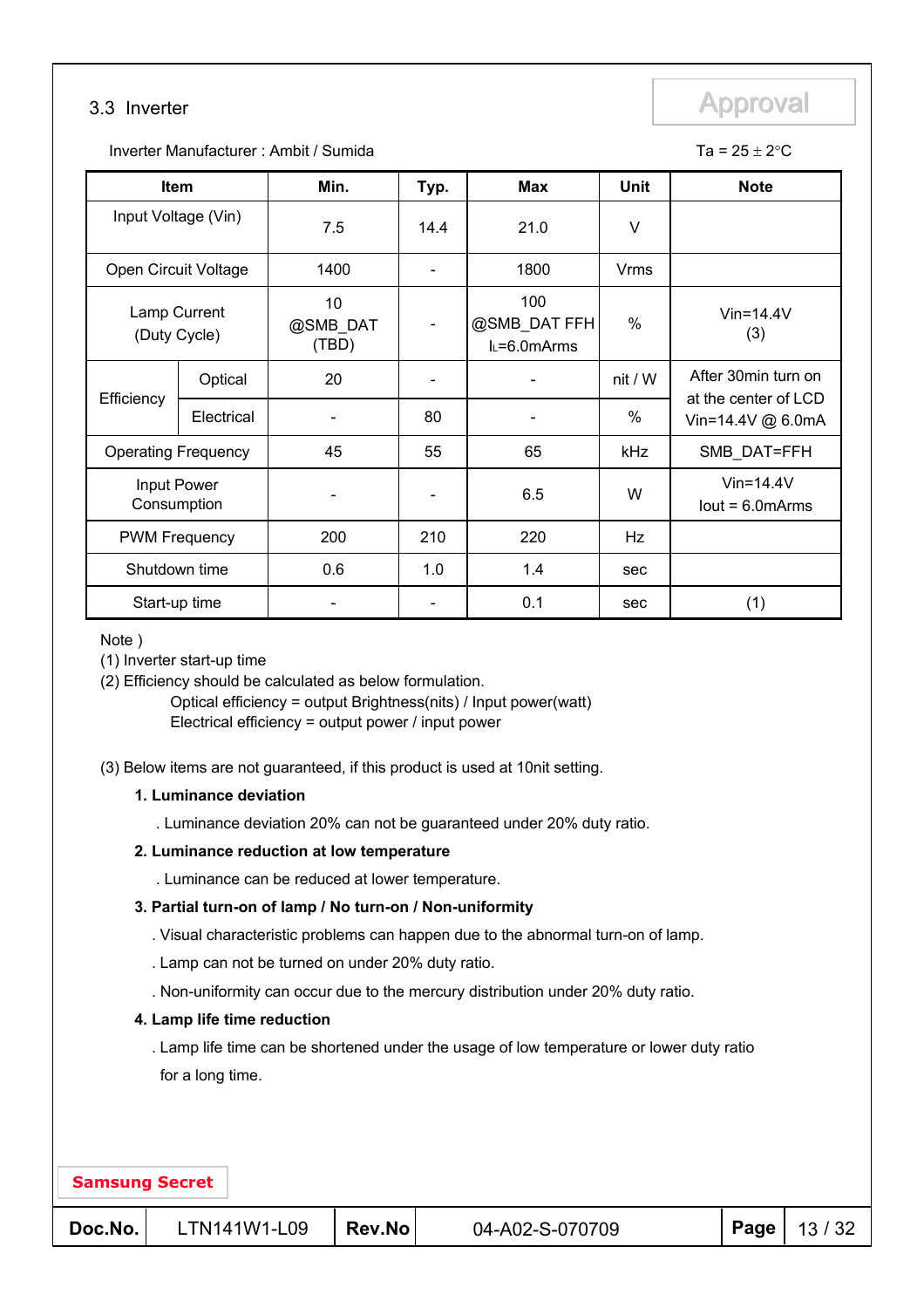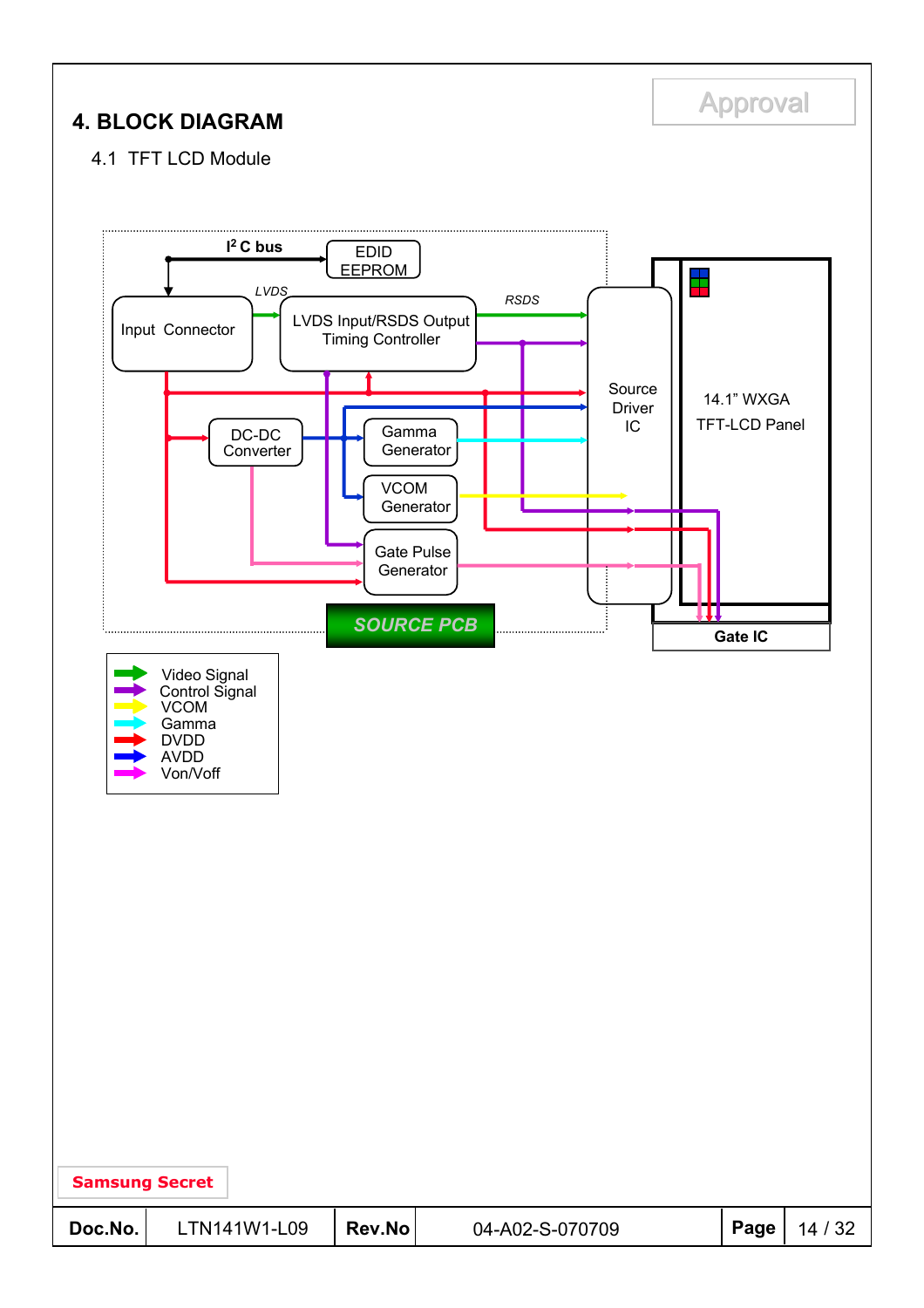### 4.2 BACKLIGHT UNIT



**Approval**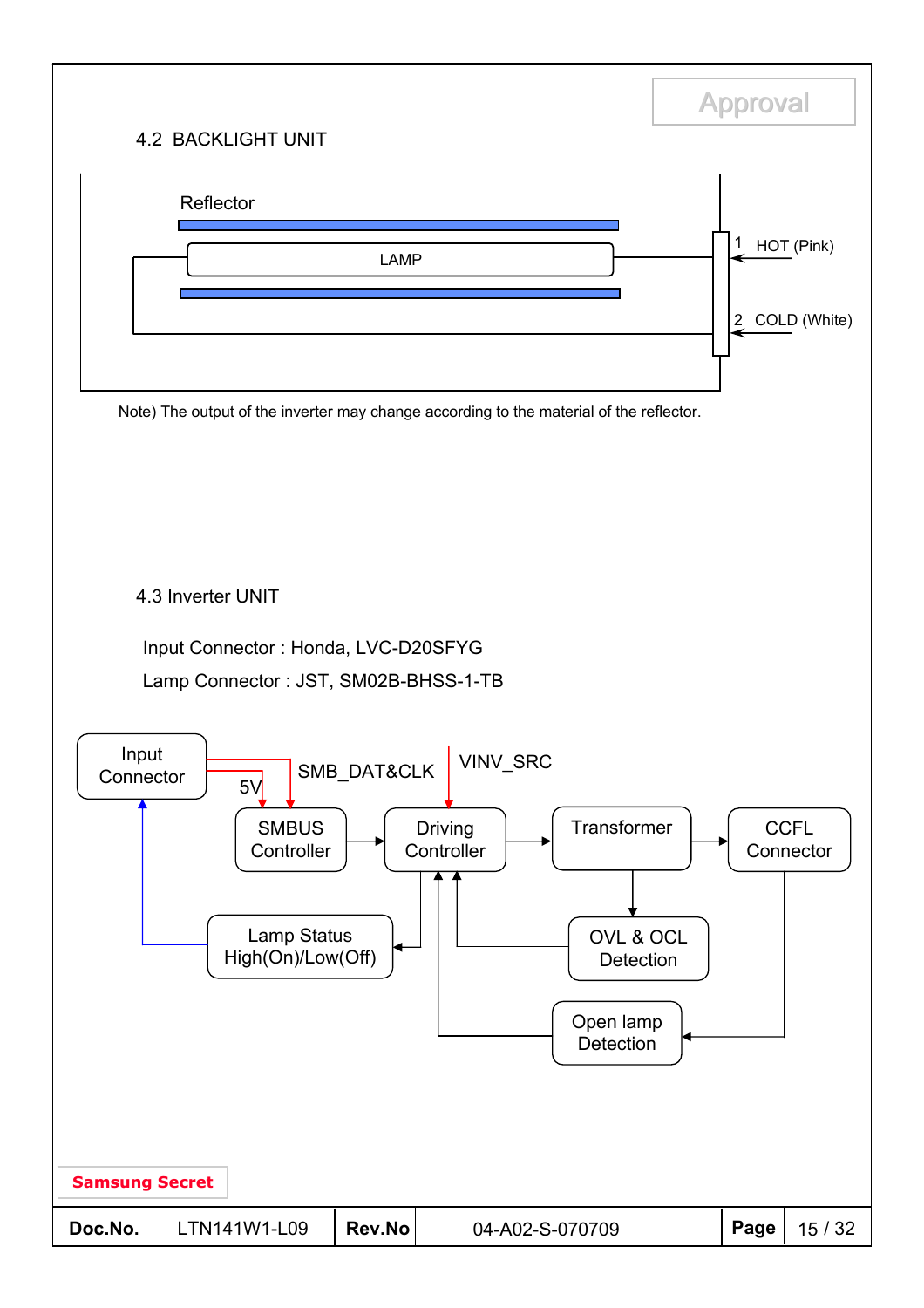#### **5. INPUT TERMINAL PIN ASSIGNMENT**

5.1. Input Signal & Power (LVDS, Connector : JAE FI-XB30SRLZ-HF11 or compatible ) Mating Connector : JAE FI-X30M or compatible)

| No.              | Symbol                |                                         | <b>Function</b>                                | <b>Polarity</b> |      | <b>Remarks</b> |
|------------------|-----------------------|-----------------------------------------|------------------------------------------------|-----------------|------|----------------|
| 1                | <b>VSS</b>            | Ground                                  |                                                |                 |      |                |
| $\overline{2}$   | <b>VDD</b>            |                                         | POWER SUPPLY +3.3V                             |                 |      |                |
| 3                | <b>VDD</b>            |                                         | POWER SUPPLY +3.3V                             |                 |      |                |
| $\overline{4}$   | <b>VEEDID</b>         | DDC 3.3V Power                          |                                                |                 |      |                |
| 5                | <b>BIST</b>           | Panel BIST enable                       |                                                |                 |      |                |
| 6                | <b>CLKEDID</b>        | <b>DDC Clock</b>                        |                                                |                 |      |                |
| $\overline{7}$   | <b>DATAEDID</b>       | DDC data                                |                                                |                 |      |                |
| 8                | RxIN0-                | LVDS Differential Data INPUT (R0-R5,G0) |                                                | Negative        |      |                |
| $\boldsymbol{9}$ | RxIN0+                | LVDS Differential Data INPUT (R0-R5,G0) |                                                | Positive        |      |                |
| 10               | <b>GND</b>            | Ground                                  |                                                |                 |      |                |
| 11               | RxIN1-                |                                         | LVDS Differential Data INPUT (G1-G5,B0-B1)     | Negative        |      |                |
| 12               | RxIN1+                |                                         | LVDS Differential Data INPUT (G1-G5,B0-B1)     | Positive        |      |                |
| 13               | <b>GND</b>            | Ground                                  |                                                |                 |      |                |
| 14               | RxIN2-                |                                         | LVDS Differential Data INPUT (B2-B5, Sync, DE) |                 |      |                |
| 15               | RxIN2+                |                                         | LVDS Differential Data INPUT (B2-B5, Sync, DE) | Positive        |      |                |
| 16               | <b>Vss</b>            | Ground                                  |                                                |                 |      |                |
| 17               | CIkIN-                | <b>LVDS Differential Clock INPUT</b>    |                                                | Negative        |      |                |
| 18               | CIkIN+                | <b>LVDS Differential Clock INPUT</b>    |                                                | Positive        |      |                |
| 19               | <b>Vss</b>            | Ground                                  |                                                |                 |      |                |
| 20               | <b>NC</b>             | No connect                              |                                                |                 |      |                |
| 21               | NC                    | No connect                              |                                                |                 |      |                |
| 22               | NC                    | No connect                              |                                                |                 |      |                |
| 23               | NC                    | No connect                              |                                                |                 |      |                |
| 24               | NC                    | No connect                              |                                                |                 |      |                |
| 25               | NC                    | No connect                              |                                                |                 |      |                |
| 26               | NC                    | No connect                              |                                                |                 |      |                |
| 27               | NC                    | No connect                              |                                                |                 |      |                |
| 28               | NC                    | No connect                              |                                                |                 |      |                |
| 29               | NC                    | No connect                              |                                                |                 |      |                |
| 30               | <b>NC</b>             | No connect                              |                                                |                 |      |                |
|                  | <b>Samsung Secret</b> |                                         |                                                |                 |      |                |
| Doc.No.          |                       | Rev.No<br>LTN141W1-L09                  | 04-A02-S-070709                                |                 | Page | 16 / 32        |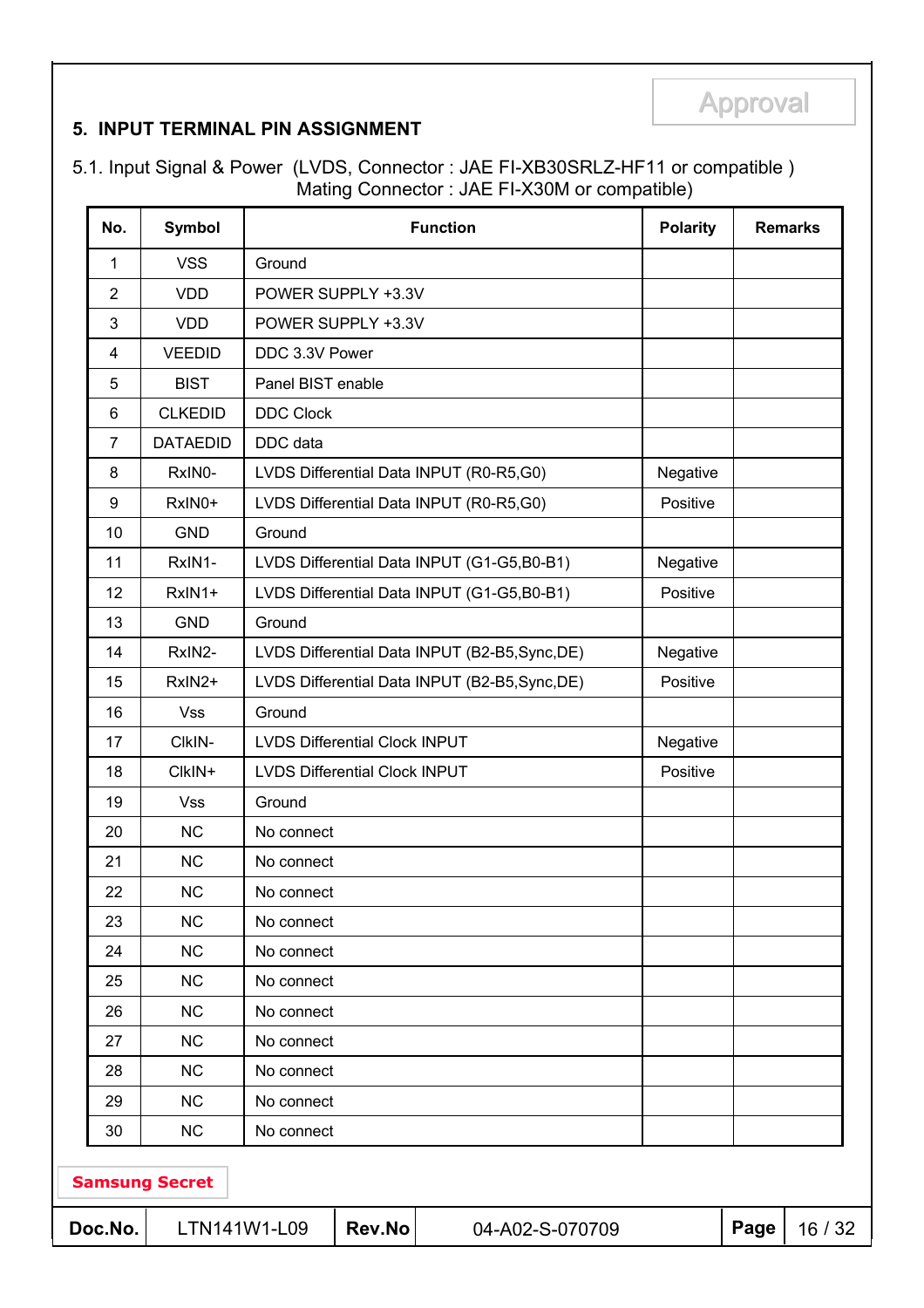#### 5.2 LVDS Interface : Transmitter DS90CF363 or Compatible

#### LVDS

| Pin No.                 | Name              | <b>RGB Signal</b> | Pin No. | Name            | <b>RGB Signal</b> |
|-------------------------|-------------------|-------------------|---------|-----------------|-------------------|
| 44                      | TxIN <sub>0</sub> | RO <sub>0</sub>   | 12      | TxIN11          | GO <sub>5</sub>   |
| 45                      | TxIN1             | RO <sub>1</sub>   | 13      | TxIN12          | BO <sub>0</sub>   |
| 47                      | TxIN <sub>2</sub> | RO <sub>2</sub>   | 15      | TxIN13          | BO <sub>1</sub>   |
| 48                      | TxIN3             | RO <sub>3</sub>   | 16      | TxIN14          | BO <sub>2</sub>   |
| 1                       | TxIN4             | RO <sub>4</sub>   | 18      | TxIN15          | BO <sub>3</sub>   |
| $\mathfrak{Z}$          | TxIN <sub>5</sub> | RO <sub>5</sub>   | 19      | TxIN16          | BO <sub>4</sub>   |
| $\overline{\mathbf{4}}$ | TxIN6             | GO <sub>0</sub>   | 20      | TxIN17          | BO <sub>5</sub>   |
| 6                       | TxIN7             | GO <sub>1</sub>   | 22      | TxIN18          | Hsync             |
| 7                       | TxIN8             | GO <sub>2</sub>   | 23      | TxIN19          | Vsync             |
| 9                       | TxIN9             | GO <sub>3</sub>   | 25      | TxIN20          | <b>DE</b>         |
| 10                      | TxIN10            | GO <sub>4</sub>   | 26      | <b>TxCLK IN</b> | <b>Clock</b>      |

### **LVDS Interface**

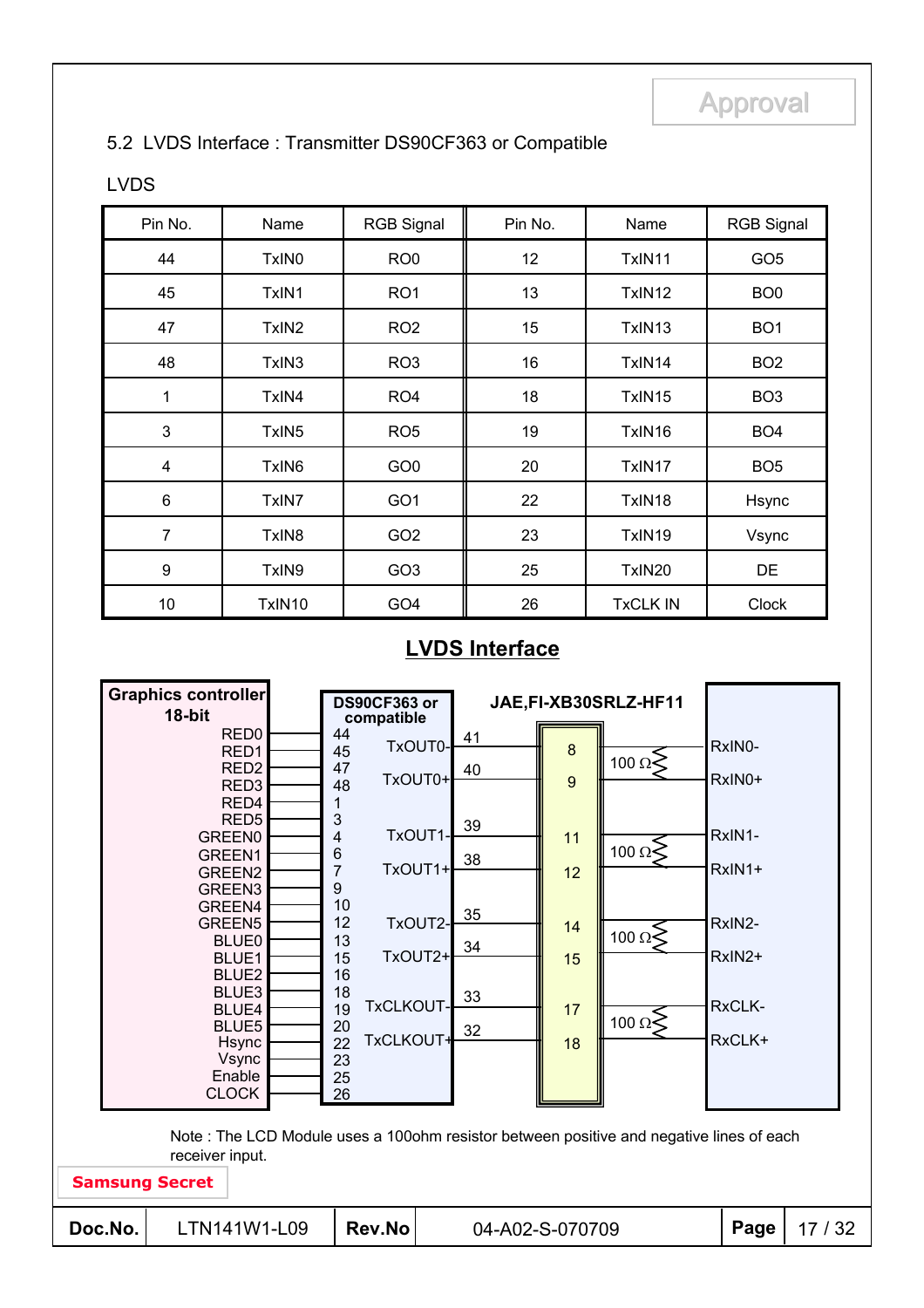#### Connector : JST BHSR - 02VS -1 Mating Connector : SM02B-BHSS-1(JST)

| Pin NO. | Symbol      | Color | <b>Function</b>     |
|---------|-------------|-------|---------------------|
|         | HOT         | Pink  | <b>High Voltage</b> |
|         | <b>COLD</b> | White | Low Voltage         |

#### 5.4 Timing Diagrams of LVDS For Transmission

LVDS Receiver : Integrated T-CON

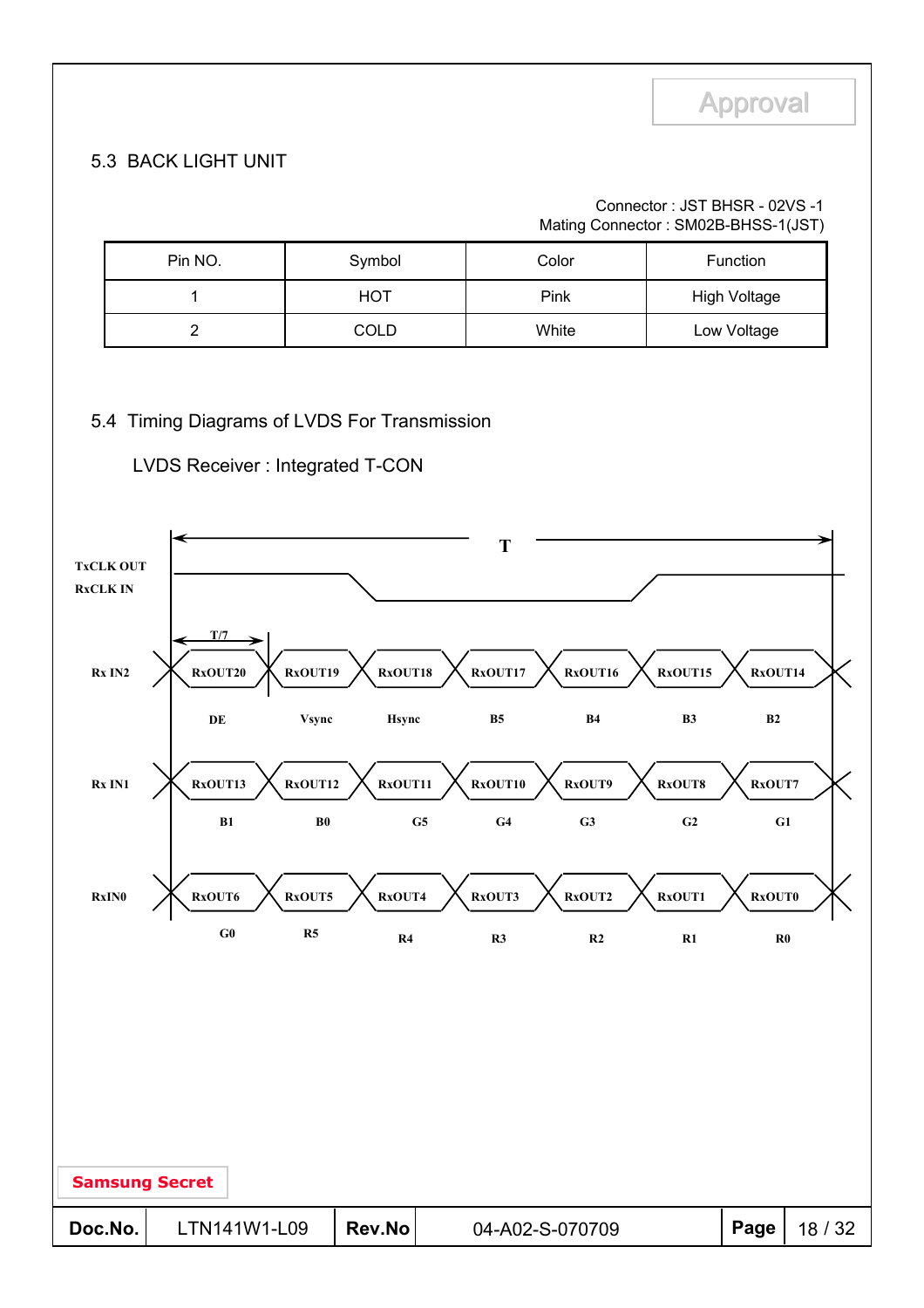#### **Doc.No.** LTN141W1-L09 Rev.No 04-A02-S-070709 Page 19 / 32 **Samsung Secret** Note 1) Definition of gray : Rn: Red gray, Gn: Green gray, Bn: Blue gray (n=gray level) Note 2)Input signal: 0 =Low level voltage, 1=High level voltage B3~B60 : : : : : : : : : : : : : : : : : : : n 0 0 0 0 0 0 0 0 0 0 0 0 0 1 0 0 0 0 B2 Dark 0 0 0 0 0 0 0 0 0 0 0 0 1 0 0 0 0 0 B1 Black 0 0 0 0 0 0 0 0 0 0 0 0 0 0 0 0 0 0 B0 Gray Scale Of Blue p 0 0 0 0 0 0 1 0 1 1 1 1 0 0 0 0 0 0 G61 : : : : : : : : : : : : : : : : : : : G3~G60 : : : : : : : : : : : : : : : : : : : n 0 0 0 0 0 0 0 1 0 0 0 0 0 0 0 0 0 0 G2 Dark 0 0 0 0 0 0 1 0 0 0 0 0 0 0 0 0 0 0 G1 Black 0 0 0 0 0 0 0 0 0 0 0 0 0 0 0 0 0 0 G0 Gray **Scale** Of Green Blue 0 0 0 0 0 0 0 0 0 0 0 0 1 1 1 1 1 1 B63 Light 0 0 0 0 0 0 0 0 0 0 0 0 0 1 1 1 1 1 B62  $\downarrow$  |0|0|0|0|0|0|0|0|0|0|0|0|1|0|1|1|1|1| B61 : : : : : : : : : : : : : : : : : : : Green 0 0 0 0 0 0 1 1 1 1 1 1 0 0 0 0 0 0 G63 Light 0 0 0 0 0 0 0 1 1 1 1 1 0 0 0 0 0 0 G62 Red 1 1 1 1 1 1 0 0 0 0 0 0 0 0 0 0 0 0 R63 Light 0 1 1 1 1 1 0 0 0 0 0 0 0 0 0 0 0 0 R62  $\downarrow$  |1|0|1|1|1|1|0|0|0|0|0|0|0|0|0|0|0|0| R61 : : : : : : : : : : : : : : : : : : :  $R3~R60$ : : : : : : : : : : : : : : : : : : : n 0 1 0 0 0 0 0 0 0 0 0 0 0 0 0 0 0 0 R2 Dark |1|0|0|0|0|0|0|0|0|0|0|0|0|0|0|0|0| R1 Black 0 0 0 0 0 0 0 0 0 0 0 0 0 0 0 0 0 0 R0 Gray Scale Of Red White 1 1 1 1 1 1 1 1 1 1 1 1 1 1 1 1 1 1 - Yellow 1 1 1 1 1 1 1 1 1 1 1 1 0 0 0 0 0 0 - Magenta 1 1 1 1 1 1 0 0 0 0 0 0 1 1 1 1 1 1 - Red 1 1 1 1 1 1 0 0 0 0 0 0 0 0 0 0 0 0 - Cyan 0 0 0 0 0 0 1 1 1 1 1 1 1 1 1 1 1 1 - Green 0 0 0 0 0 0 1 1 1 1 1 1 0 0 0 0 0 0 - Blue 0 0 0 0 0 0 0 0 0 0 0 0 1 1 1 1 1 1 - Black 0 0 0 0 0 0 0 0 0 0 0 0 0 0 0 0 0 0 - Basic Colors R0 | R1 | R2 | R3 | R4 | R5 | G0 | G1 | G2 | G3 | G4 | G5 | B0 | B1 | B2 | B3 | 45 | B5 Red | Green | Blue Gray **Scale** Level Data Signal Color | Display

#### 5.5 Input Signals, Basic Display Colors and Gray Scale of Each Color

**Approval**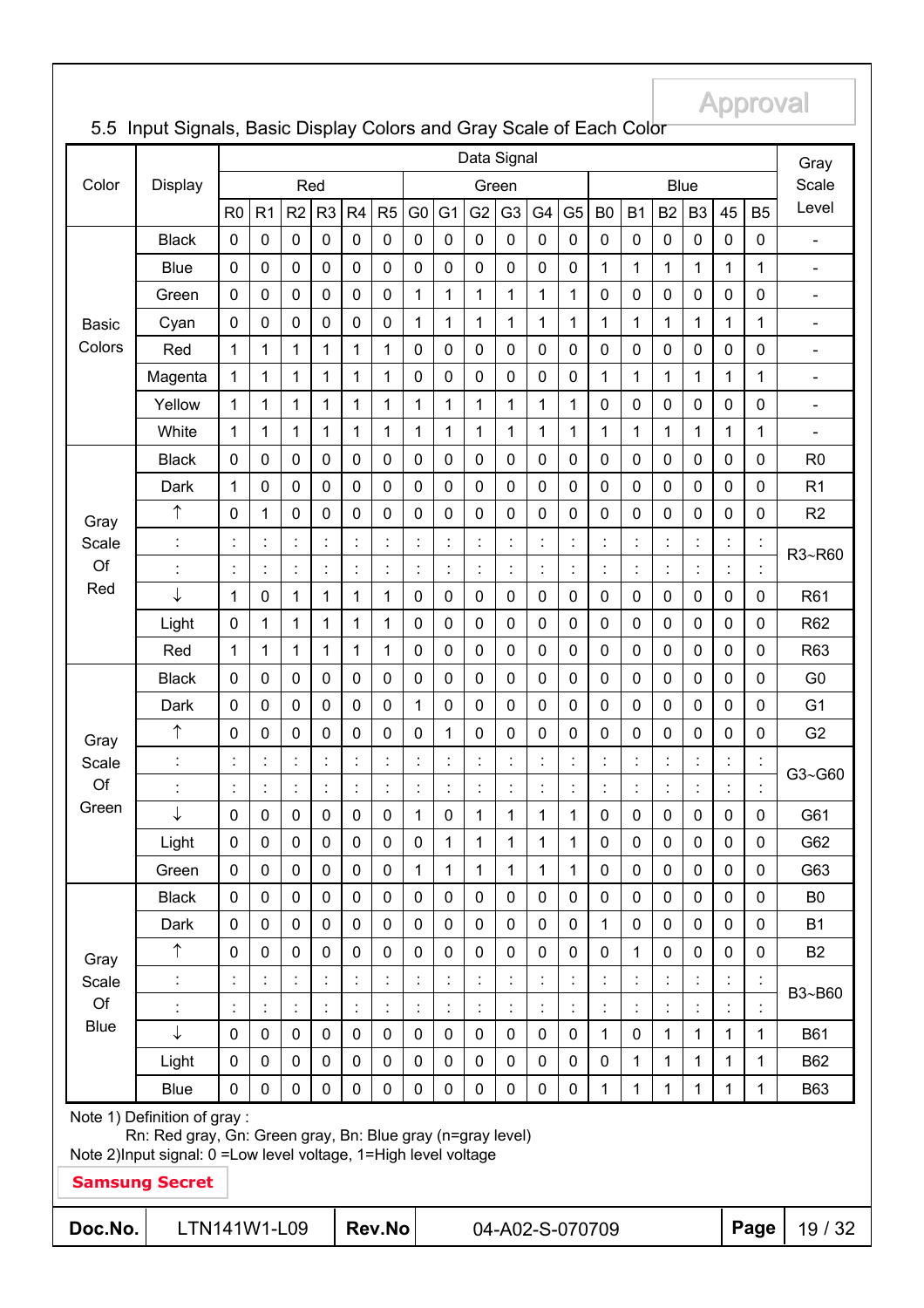|                       |                                                                 |        |                    | <b>Approval</b> |           |
|-----------------------|-----------------------------------------------------------------|--------|--------------------|-----------------|-----------|
|                       | 5.6 Pixel Format in the display<br>1                            |        |                    |                 | 1280      |
| Line 1                | $\mathbf{F}$   G $\mathbf{F}$   G $\mathbf{F}$   G $\mathbf{F}$ |        |                    | R  G  B         | R  G<br>В |
|                       |                                                                 |        | LTN141W1-L09 Panel |                 |           |
| <b>Line 800</b>       | G  B   R  G  B <br><b>IR</b>                                    |        |                    | R<br> G  B      |           |
|                       |                                                                 |        |                    |                 |           |
| <b>Samsung Secret</b> |                                                                 |        |                    |                 |           |
| Doc.No.               | LTN141W1-L09                                                    | Rev.No | 04-A02-S-070709    | Page            | 20 / 32   |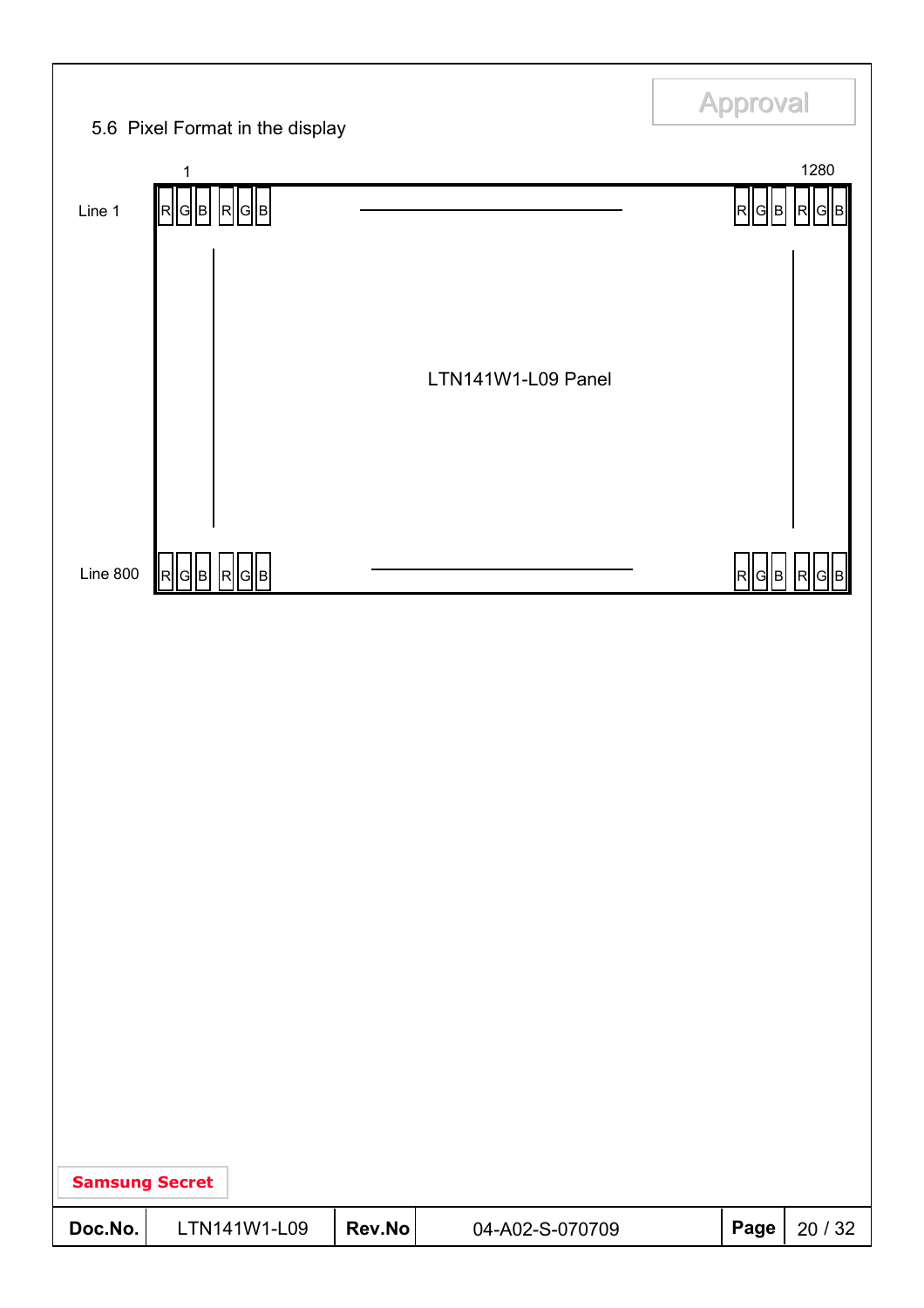# Approval Approval 5.7 Inverter signals & power

### Inverter Connector : Honda, LVC-D20SFYG

| Pin No.               | Symbol       | Voltage     | <b>Comments</b>                                                                                                                            |
|-----------------------|--------------|-------------|--------------------------------------------------------------------------------------------------------------------------------------------|
| 1                     | INV_SRC      | 7.5V to 21V | This power rail should be used as a power rail<br>to drive the back-light DC-AC converter.                                                 |
| $\overline{2}$        | INV_SRC      | 7.5V to 21V | This power rail should be used as a power rail<br>to drive the back-light DC-AC converter.                                                 |
| 3                     | INV_SRC      | 7.5V to 21V | This power rail should be used as a power rail<br>to drive the back-light DC-AC converter.                                                 |
| 4                     | INV_SRC      | 7.5V to 21V | This power rail should be used as a power rail<br>to drive the back-light DC-AC converter.                                                 |
| 5                     | <b>GND</b>   | 0V          | Ground                                                                                                                                     |
| 6                     | <b>NC</b>    |             | No Connection                                                                                                                              |
| 7                     | 5VALW        | 5V          | This should be used as power source that stores<br>the brightness/contrast values & the circuit that<br>interfaces with SMB CLK & SMB DAT. |
| 8                     | <b>GND</b>   | 0V          | Ground                                                                                                                                     |
| 9                     | SMB_DAT      |             | SMBUS interface for sending brightness &<br>contrast information to the inverter/panel                                                     |
| 10                    | SMB_CLK      |             | SMBUS interface for sending brightness &<br>contrast information to the inverter/panel                                                     |
| 11                    | <b>GND</b>   | 0V          | Ground                                                                                                                                     |
| 12                    | INV_PWM      |             | System side PWM input signal for brightness control                                                                                        |
| 13                    | <b>GND</b>   | 0V          | Ground                                                                                                                                     |
| 14                    | <b>NC</b>    |             | No Connection                                                                                                                              |
| 15                    | DIAG_LOOP    | <b>TBD</b>  | Diag pin for Dell testing                                                                                                                  |
| 16                    | <b>NC</b>    |             | No Connection                                                                                                                              |
| 17                    | 5VALW        | 5V          | This should be used as power source that stores<br>the brightness/contrast values & the circuit that<br>interfaces with SMB_CLK & SMB_DAT. |
| 18                    | 5VALW        | 5V          | This should be used as power source that stores<br>the brightness/contrast values & the circuit that<br>interfaces with SMB_CLK & SMB_DAT. |
| 19                    | <b>NC</b>    |             | No Connection                                                                                                                              |
| 20                    | DIAG_LOOP    | <b>TBD</b>  | Diag pin for Dell testing                                                                                                                  |
| <b>Samsung Secret</b> |              |             |                                                                                                                                            |
| Doc.No.               | LTN141W1-L09 | Rev.No      | Page<br>21/32<br>04-A02-S-070709                                                                                                           |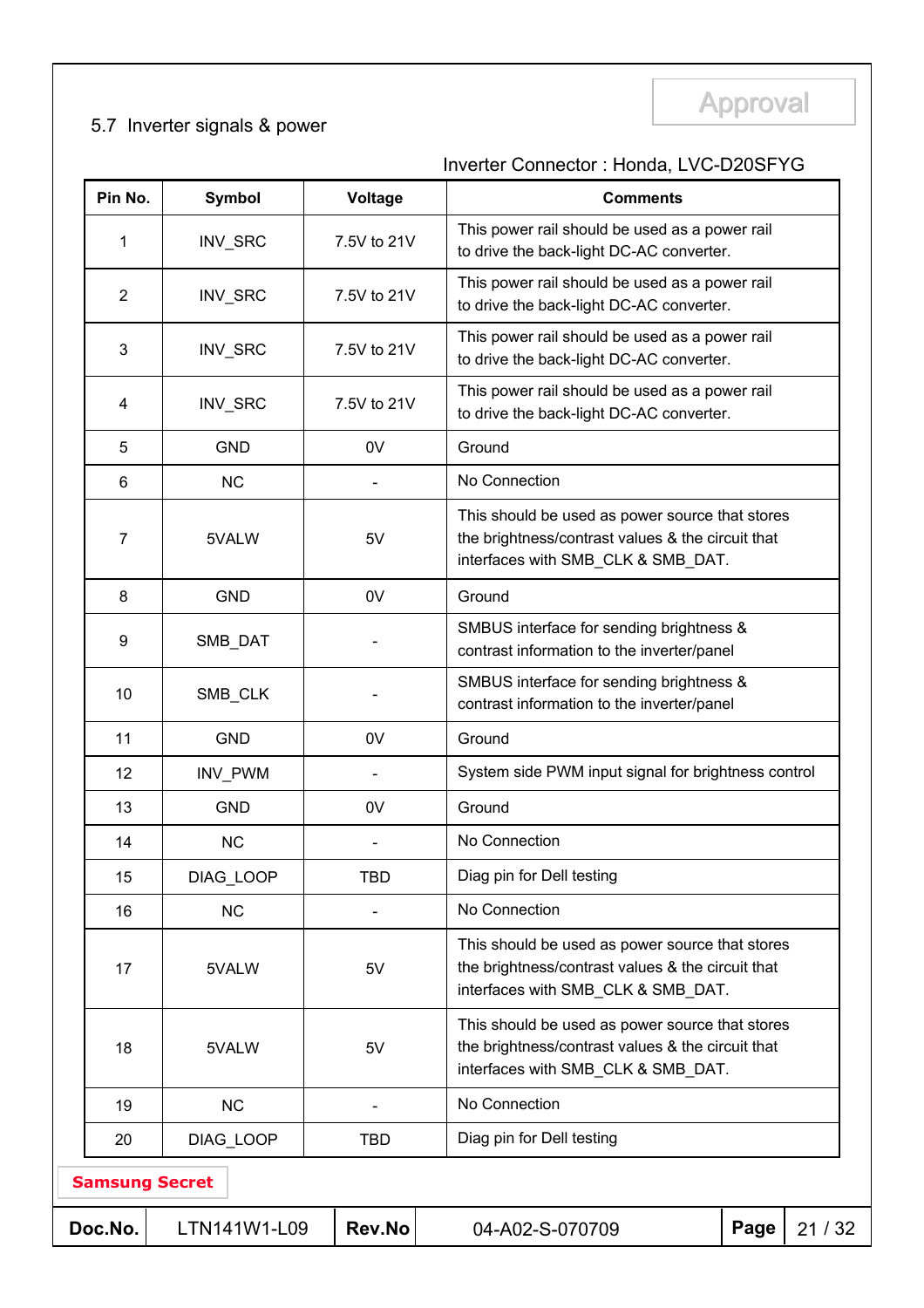## **6. INTERFACE TIMING Approval**

#### 6.1 Timing Parameters

| Signal                                   | Item              | Symbol                  | Min.                     | Typ. | Max.                         | Unit          | Note |
|------------------------------------------|-------------------|-------------------------|--------------------------|------|------------------------------|---------------|------|
| Frame Frequency                          | Cycle             | $T_{V}$                 | 806                      | 816  | 833                          | Lines         |      |
| <b>Vertical Active</b><br>Display Term   | Display<br>Period | $T_{VD}$                | $\overline{\phantom{a}}$ | 800  | $\qquad \qquad \blacksquare$ | Lines         |      |
| One Line<br><b>Scanning Time</b>         | Cycle             | $\mathsf{T}_\mathsf{H}$ | 1320                     | 1408 | 1500                         | <b>Clocks</b> |      |
| <b>Horizontal Active</b><br>Display Term | Display<br>Period | $T_{HD}$                | $\overline{\phantom{0}}$ | 1280 |                              | <b>Clocks</b> |      |

#### 6.2 Timing diagrams of interface signal

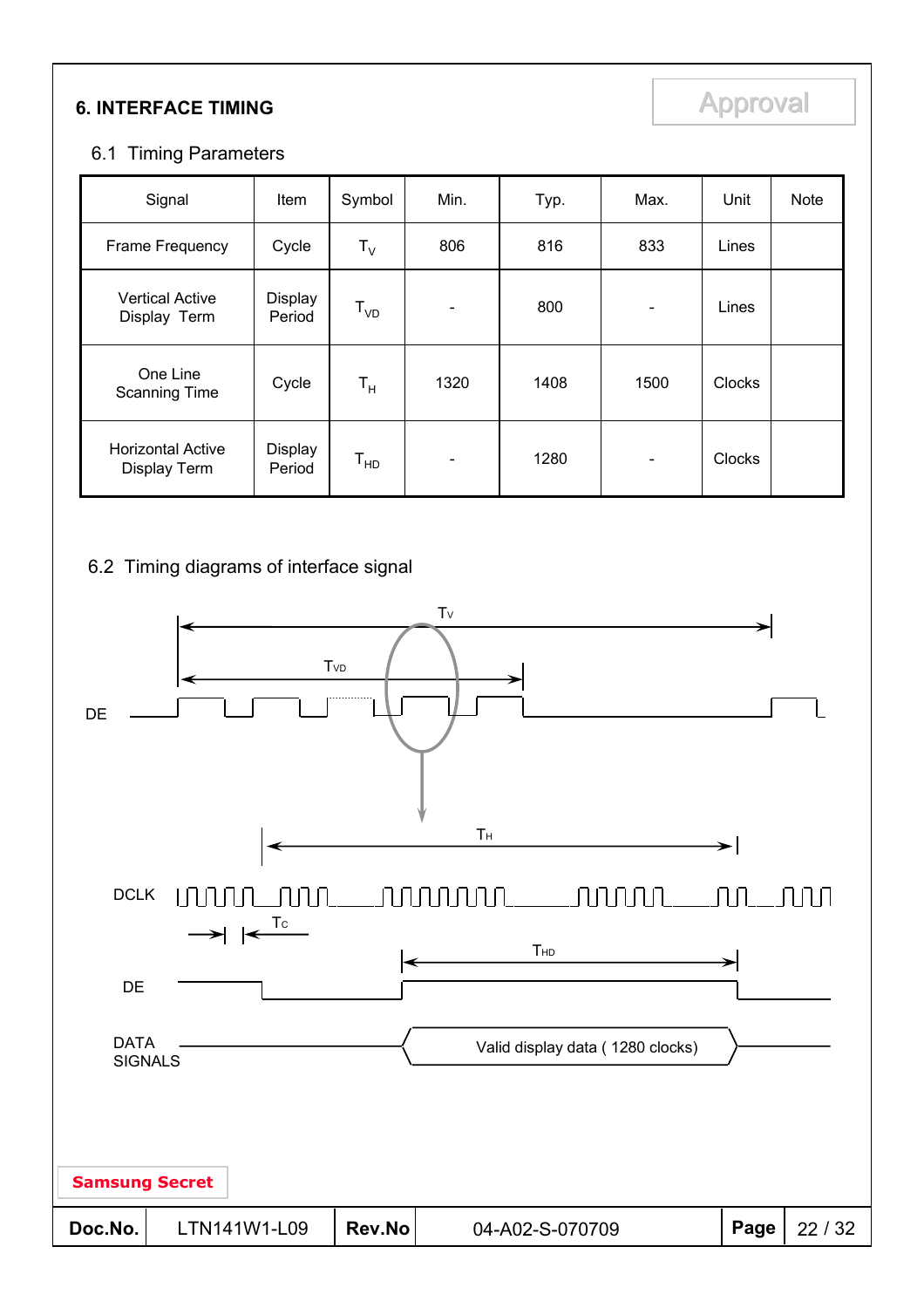6.3 Power ON/OFF Sequence **Approval** 

: To prevent a latch-up or DC operation of the LCD module, the power on/off sequence should be as the diagram below.

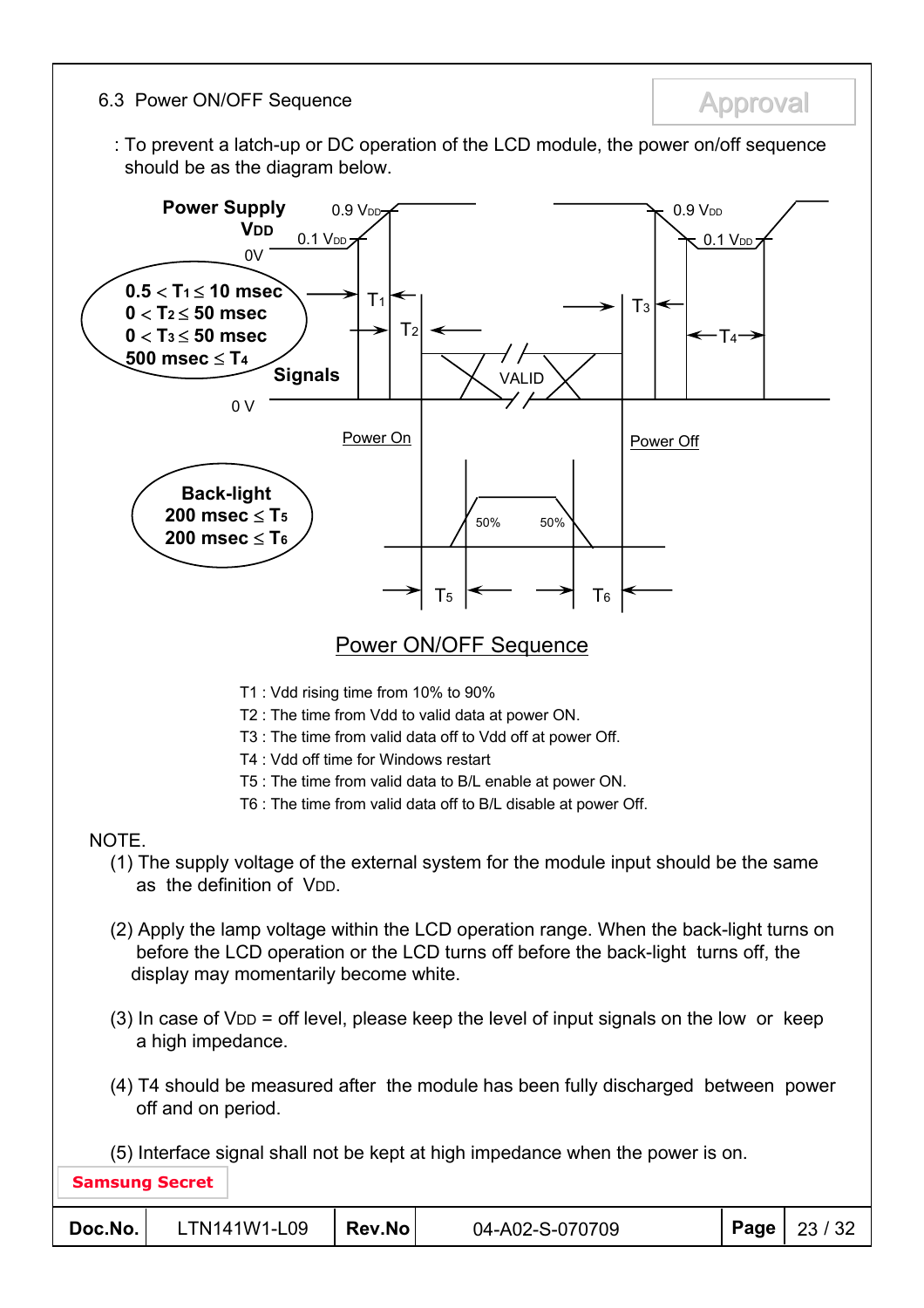# Approval Approval **7. Mechanical Outline Dimension**

It will be attached with PDF file

| <b>Samsung Secret</b> |              |        |                 |      |         |
|-----------------------|--------------|--------|-----------------|------|---------|
| Doc.No.               | LTN141W1-L09 | Rev.No | 04-A02-S-070709 | Page | 24 / 32 |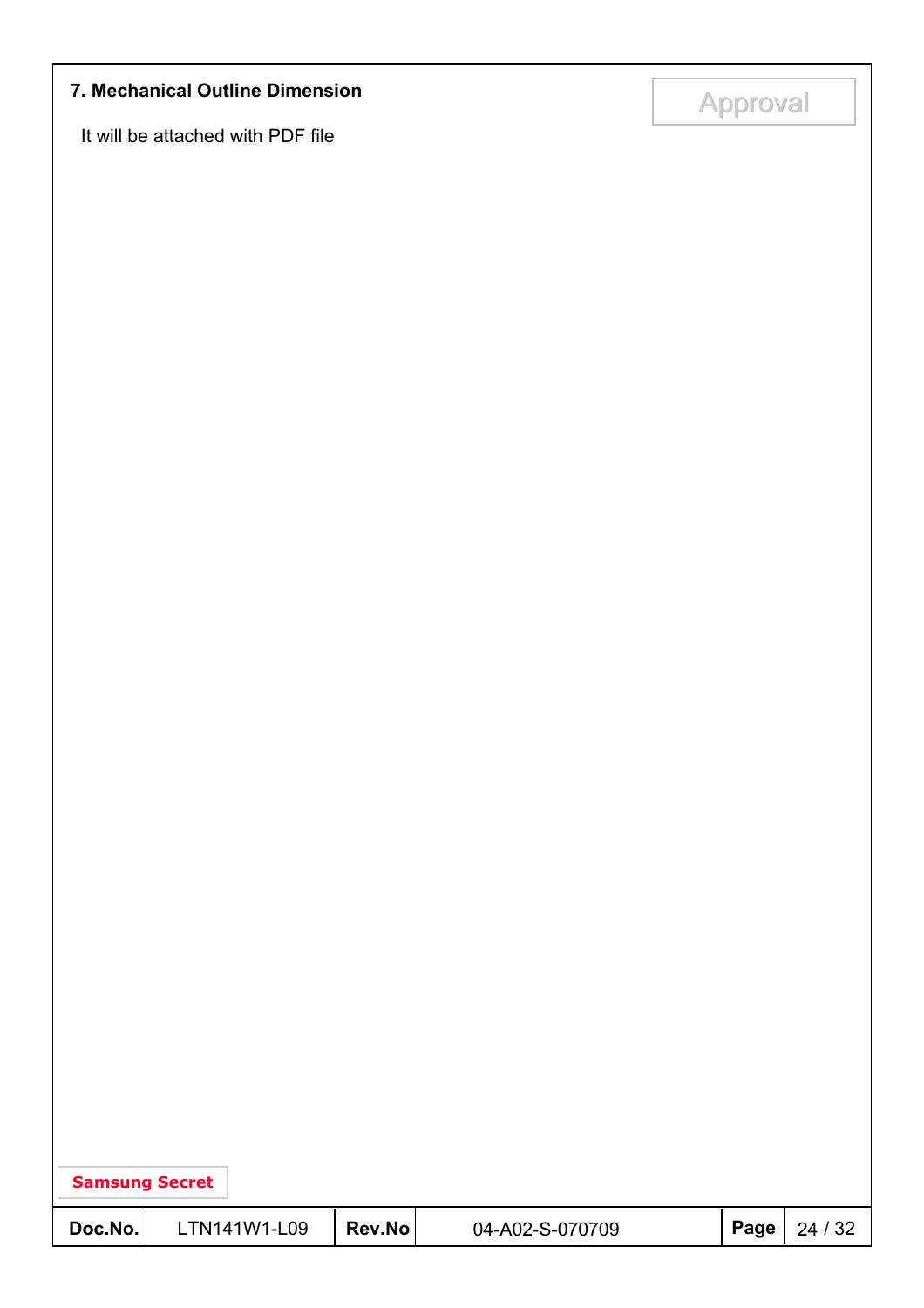

|                       | <b>REV</b>          |                    | DATE             |          | DESCRIPTION OF REVISION |            |              |             | <b>REASON</b>           | CHC'D BY |     |
|-----------------------|---------------------|--------------------|------------------|----------|-------------------------|------------|--------------|-------------|-------------------------|----------|-----|
|                       | UNIT                |                    | mm               | DRA'N BY | DES'D BY                | CHK'D BY   | APP'D BY     | MODEL NAME  | $L$ TN141W1-L09         |          |     |
| $\mathbf{a}^{\prime}$ | SCALE               |                    | '/1              | Y.K.KIM  |                         | Y. J. I FF | D.C.YANG     |             |                         |          |     |
| 3                     |                     |                    | <b>TOLERANCE</b> |          |                         |            |              | PART/SHEET  |                         |          |     |
|                       |                     | LEVEL <sub>2</sub> |                  | 05.07.04 |                         | 05.07.04   | 05.07.04     | <b>NAMF</b> | Outline-Dimension SHEET |          |     |
| 5                     |                     |                    |                  |          |                         |            | SPEC, NO     |             |                         |          |     |
|                       | SAMSUNG FLECTRONICS |                    |                  |          |                         |            |              |             |                         | 'VER.    |     |
| 8                     |                     |                    |                  |          |                         |            | DDS02701-000 | CODE NO.    |                         |          | 000 |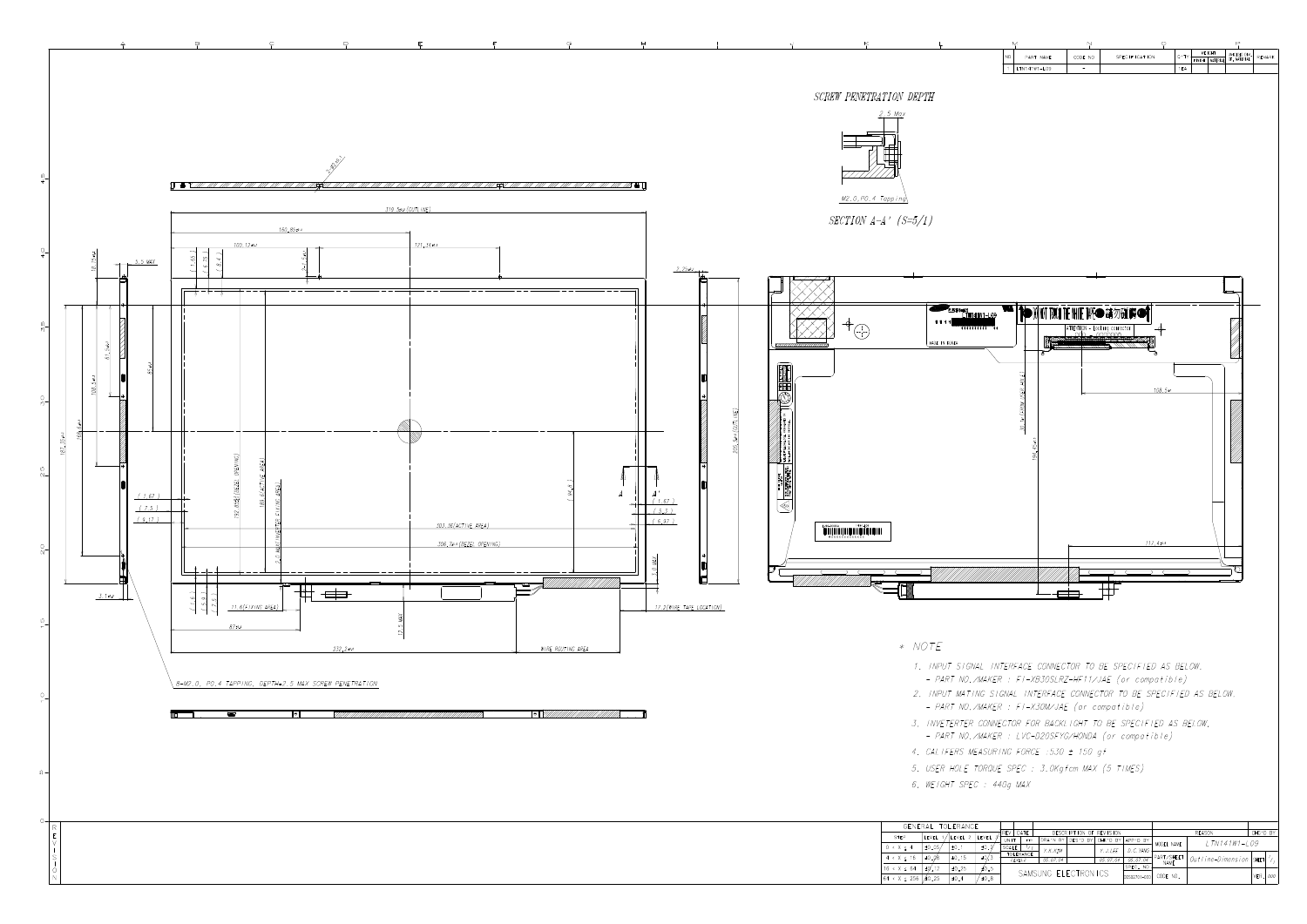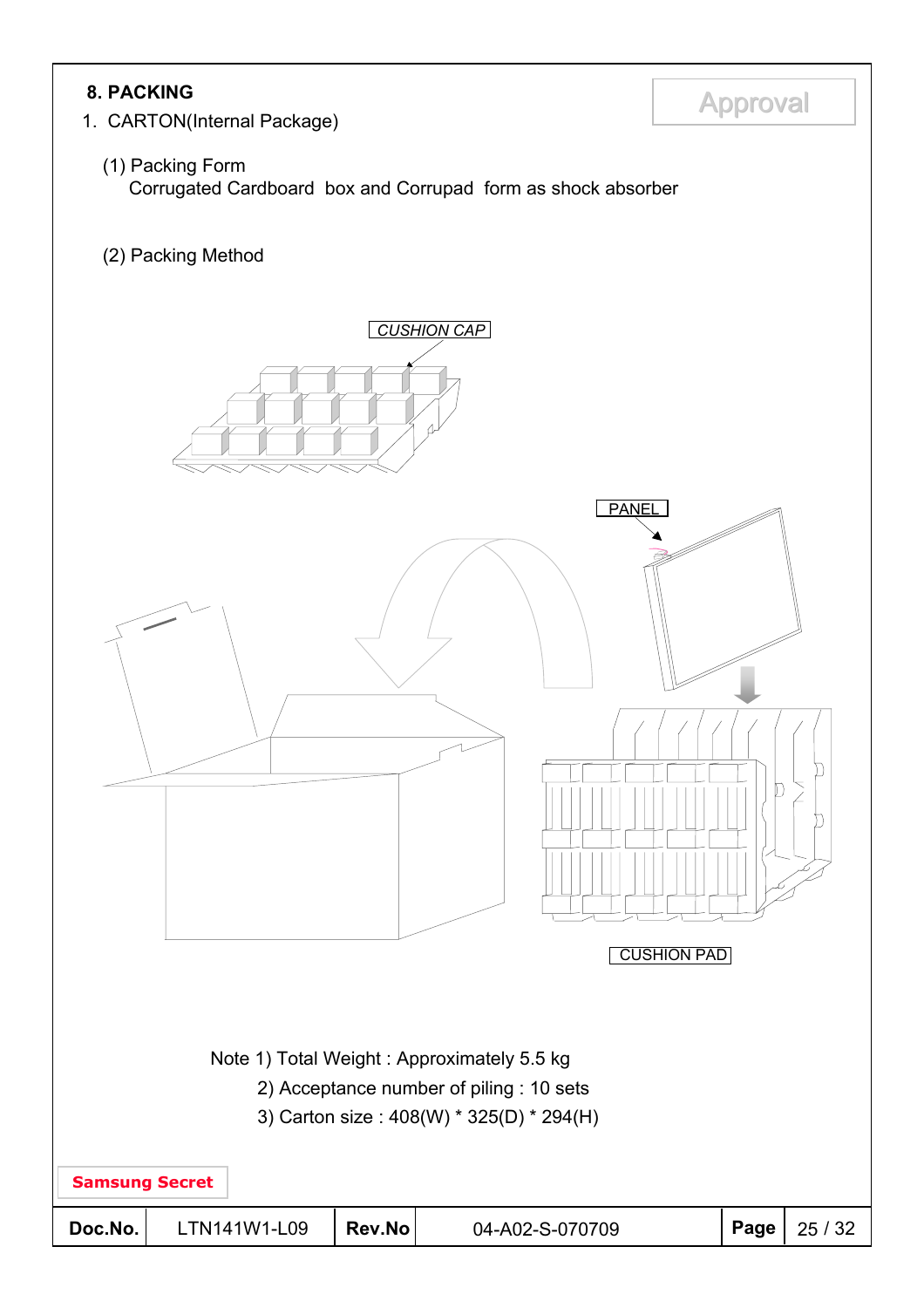| No | Part name                                           | Quantity |
|----|-----------------------------------------------------|----------|
|    | Static electric protective sack                     | 10       |
| 2  | Packing case (Inner box)<br>included shock absorber | 1 set    |
| 3  | Pictorial marking                                   | 2 pcs    |
| 4  | Carton                                              | 1 set    |

#### **9. MARKINGS & OTHERS**

A nameplate bearing followed by is affixed to a shipped product at the specified location on each product.



- (2) Revision : Three letters
- (3) Lot number : 6 J 6 F  $\overline{XXX}$  XX  $\overline{X}$



**Approval** 

NOTE 1). This code indicating year is omitted in the products of KIHENG site.

(4) Nameplate Indication

|                                                                                                                                                                                                                   | <b>SV</b><br><u>ایم</u><br>0624<br><b>14.1"WXGA</b><br>MADE IN KOREA |        | LTN141W1-L09 STMSUNG<br>6J6Fxxxxxx<br>00R<br>40 mm<br>DP / N KR-0DM110- XXXXX - XXX - XXXX<br><b>REV.A00</b> |      |         |  |  |  |
|-------------------------------------------------------------------------------------------------------------------------------------------------------------------------------------------------------------------|----------------------------------------------------------------------|--------|--------------------------------------------------------------------------------------------------------------|------|---------|--|--|--|
|                                                                                                                                                                                                                   |                                                                      |        | 80 mm                                                                                                        |      |         |  |  |  |
| : LTN141W1-L09<br>Parts name<br>Lot number<br>: 6J6Fxxxxxx<br>Inspected work week: 0624<br>: Dell Part Number ("DM110" is for 141W1-L09-1)<br>DP/N<br>: Product Revision Code<br>REV.xxx<br><b>Samsung Secret</b> |                                                                      |        |                                                                                                              |      |         |  |  |  |
| Doc.No.                                                                                                                                                                                                           | LTN141W1-L09                                                         | Rev.No | 04-A02-S-070709                                                                                              | Page | 26 / 32 |  |  |  |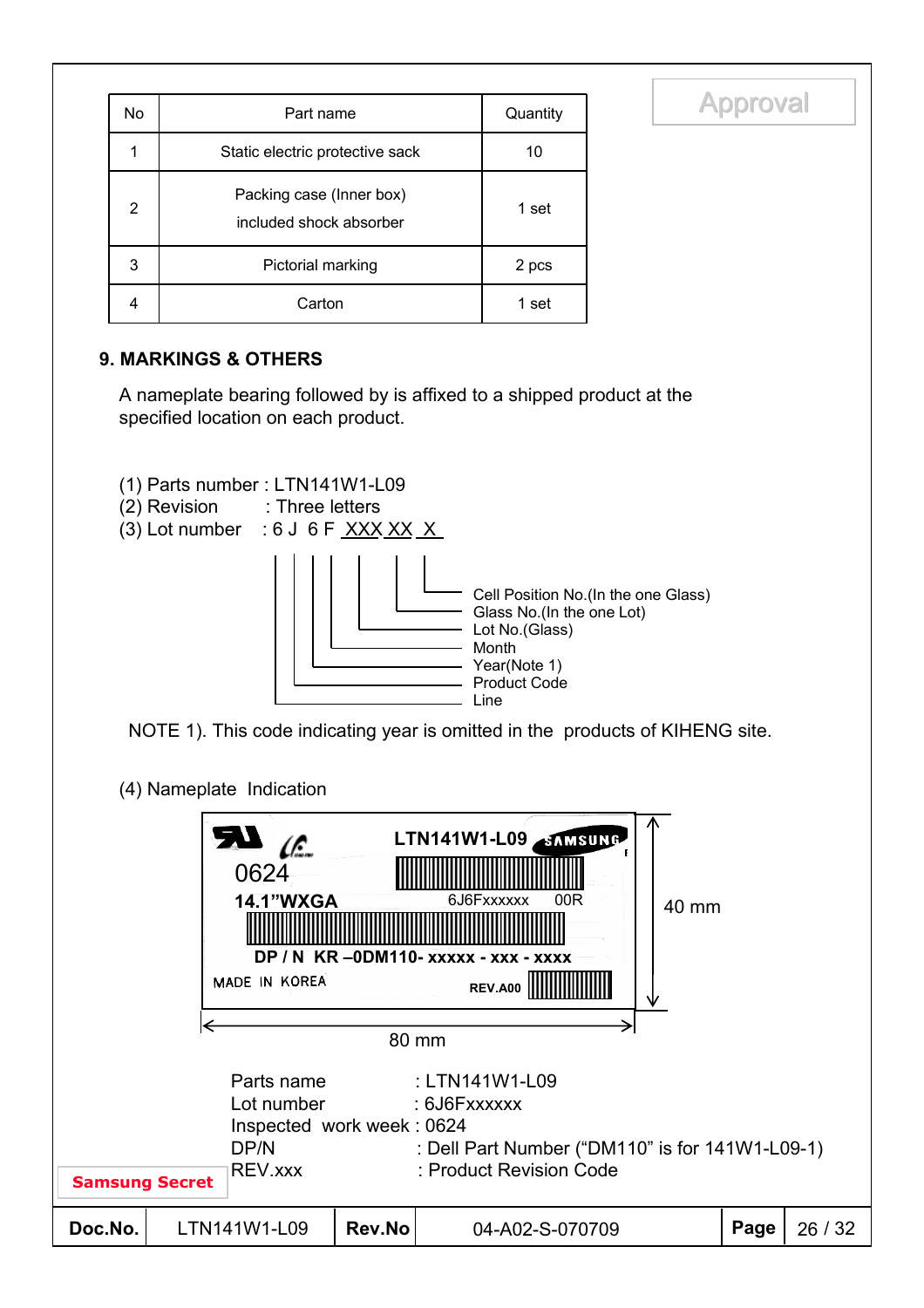|                                  |                                                                                                                                                                         |        |                                                                                                                  | <b>Approval</b> |              |
|----------------------------------|-------------------------------------------------------------------------------------------------------------------------------------------------------------------------|--------|------------------------------------------------------------------------------------------------------------------|-----------------|--------------|
|                                  | This HIGH VOLTAGE CAUTION is carved in mold frame<br><b>HIGH VOLTAGE</b><br><b>CAUTION</b><br>RISK OF ELECTRIC SHOCK<br>DISCONNECT THE ELECTRIC<br>POWER BEFORE SERVICE |        | THIS COVER CONTAINS<br>FLUORESCENT LAMP.<br>PLEASE FOLLOW LOCAL<br>ORDINANCES OR<br>REGULATIONS FOR ITS DISPOSAL | 10mm<br>caution | High voltage |
|                                  |                                                                                                                                                                         | 70mm   |                                                                                                                  |                 |              |
|                                  | (6) Packing box attach                                                                                                                                                  |        |                                                                                                                  |                 |              |
|                                  | SAMSUNG Elec.<br>CHONAN CITY,<br>CHUNGCHONGNAM-DO<br>KOREA                                                                                                              |        |                                                                                                                  |                 |              |
|                                  | DP/N ODM110                                                                                                                                                             |        |                                                                                                                  |                 |              |
|                                  | Box Qty 10                                                                                                                                                              |        | $C/O - KR$                                                                                                       |                 |              |
|                                  |                                                                                                                                                                         |        | (7) Packing box Marking: Samsung TFT-LCD Brand Name                                                              |                 |              |
|                                  |                                                                                                                                                                         |        | wise<br>TΜ<br>view                                                                                               |                 |              |
| <b>Samsung Secret</b><br>Doc.No. | LTN141W1-L09                                                                                                                                                            | Rev.No | 04-A02-S-070709                                                                                                  | Page            | 27/32        |
|                                  |                                                                                                                                                                         |        |                                                                                                                  |                 |              |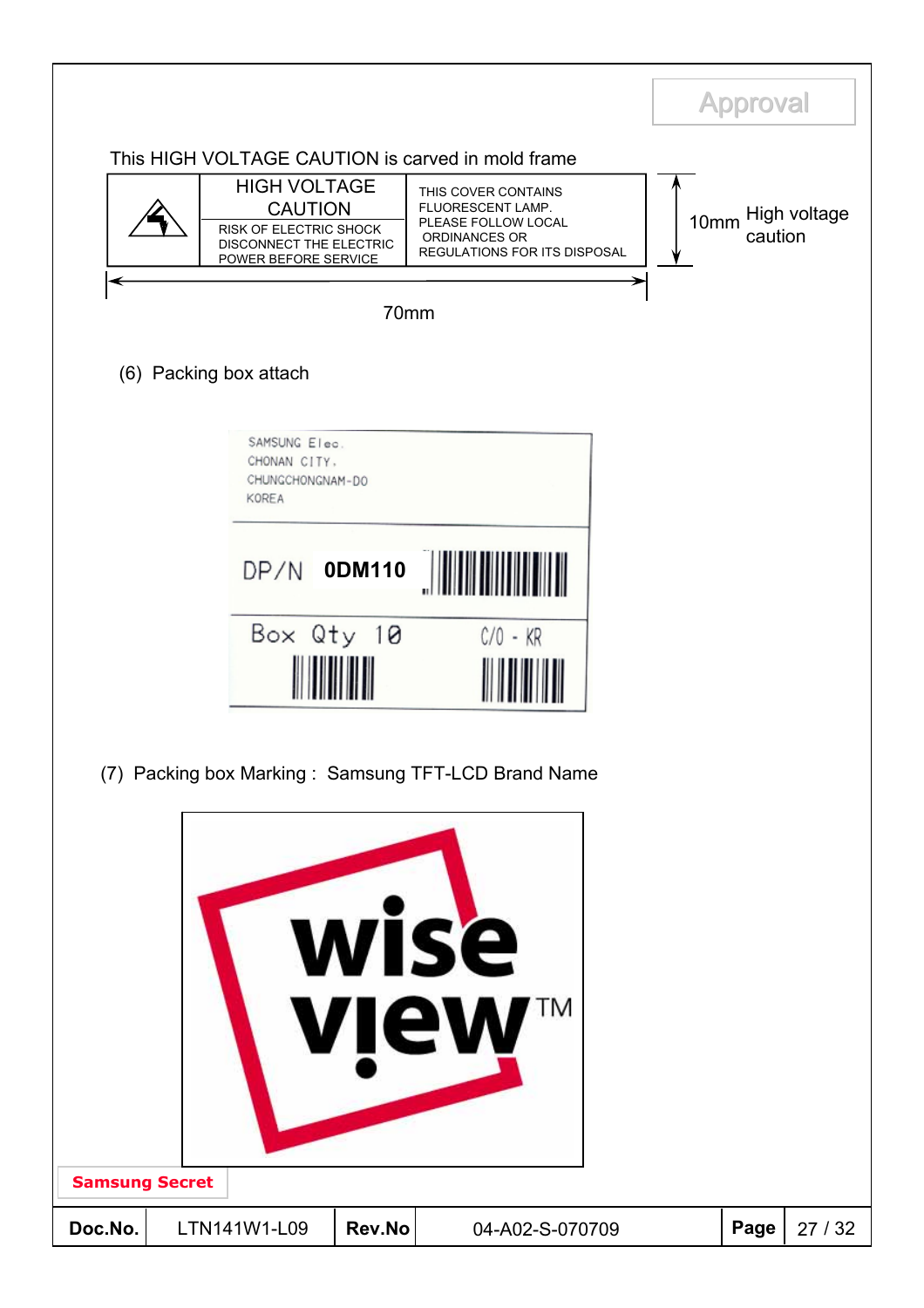### **10. GENERAL PRECAUTIONS** Approval

- 1. Handling
	- (a) When the module is assembled, It should be attached to the system firmly using every mounting holes. Be careful not to twist and bend the modules.
	- (b) Refrain from strong mechanical shock and / or any force to the module. In addition to damage, this may cause improper operation or damage to the module and CCFT back-light.
	- (c) Note that polarizers are very fragile and could be easily damaged. Do not press or scratch the surface harder than a HB pencil lead.
	- (d) Wipe off water droplets or oil immediately. If you leave the droplets for a long time, Staining and discoloration may occur.
	- (e) If the surface of the polarizer is dirty, clean it using some absorbent cotton or soft cloth.
	- (f) The desirable cleaners are water, IPA (Isoprophyl Alcohol) or Hexane. Do not use Ketone type materials(ex. Acetone), Ethyl alcohol, Toluene, Ethyl acid or Methyl chloride. It might permanent damage to the polarizer due to chemical reaction.
	- (g) If the liquid crystal material leaks from the panel, it should be kept away from the eyes or mouth . In case of contact with hands, legs or clothes, it must be washed away thoroughly with soap.
	- (h) Protect the module from static , it may cause damage to the C-MOS Gate Array IC.
	- (i) Use fingerstalls with soft gloves in order to keep display clean during the incoming inspection and assembly process.
	- (j) Do not disassemble the module.
	- (k) Do not pull or fold the lamp wire.
	- (l) Do not adjust the variable resistor which is located on the back side.
	- (m) Protection film for polarizer on the module shall be slowly peeled off just before use so that the electrostatic charge can be minimized.
	- (n) Pins of I/F connector shall not be touched directly with bare hands.

| <b>Samsung Secret</b> |              |        |                 |      |         |  |
|-----------------------|--------------|--------|-----------------|------|---------|--|
| Doc.No.               | LTN141W1-L09 | Rev.No | 04-A02-S-070709 | Page | 28 / 32 |  |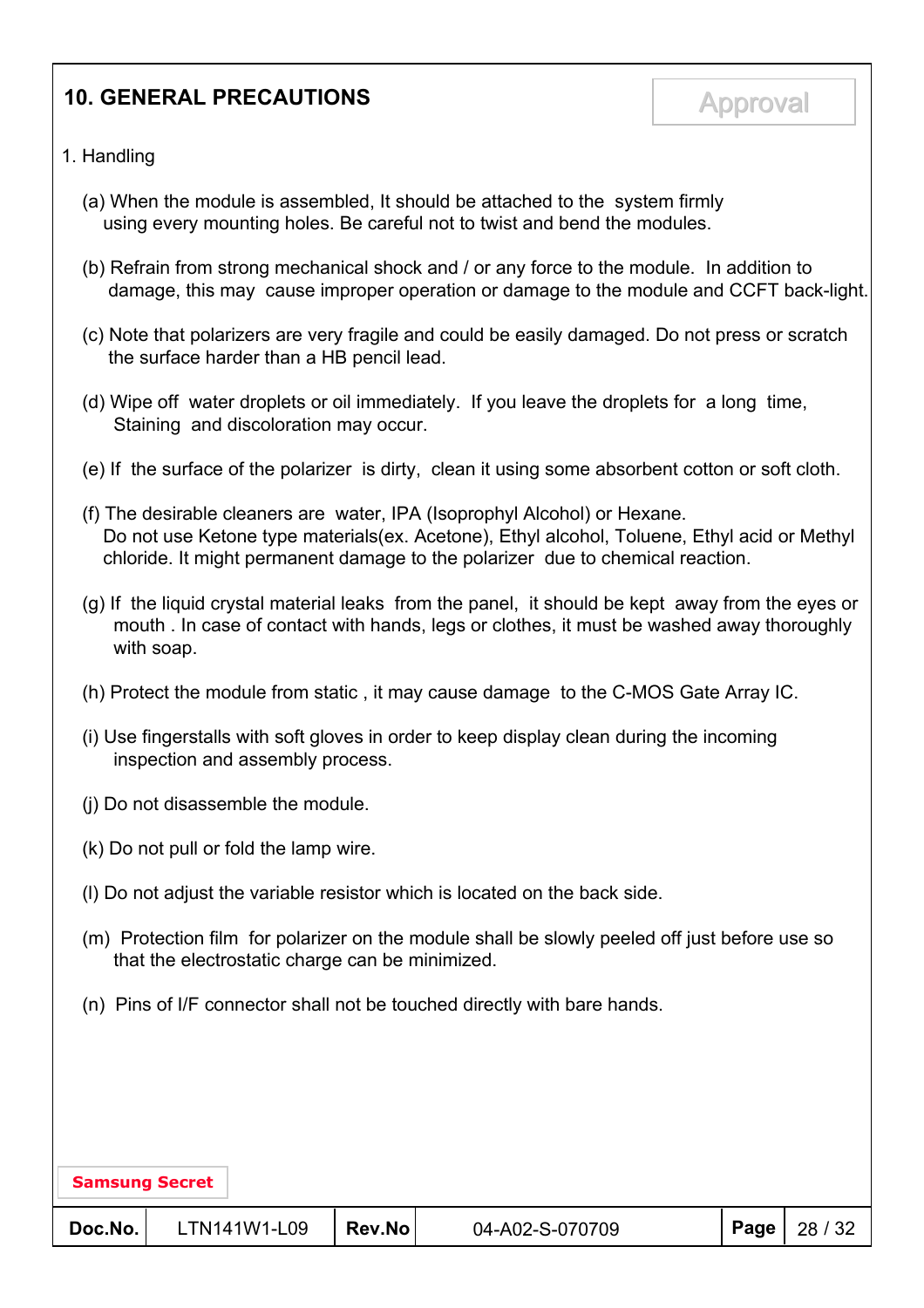### Approval Approval 2. STORAGE

- (a) Do not leave the module in high temperature, and high humidity for a long time. It is highly recommended to store the module with temperature from 0 to 35  $\degree$ C and relative humidity of less than 70%.
- (b) Do not store the TFT-LCD module in direct sunlight.
- (c) The module shall be stored in a dark place. It is prohibited to apply sunlight or fluorescent light during the store.

#### 3. OPERATION

- (a) Do not connect,disconnect the module in the " Power On" condition.
- (b) Power supply should always be turned on/off by following item 6.3 " Power on/off sequence ".
- (c) Module has high frequency circuits. Sufficient suppression to the electromagnetic interference shall be done by system manufacturers. Grounding and shielding methods may be important to minimize the interference.
- (d) The cable between the back-light connector and its inverter power supply shall be a minimized length and be connected directly . The longer cable between the back-light and the inverter may cause lower luminance of lamp(CCFT) and may require higher startup voltage (Vs).
- (e) The standard limited warranty is only applicable when the module is used for general notebook applications. If used for purposes other than as specified, SEC is not to be held reliable for the defective operations. It is strongly recommended to contact SEC to find out fitness for a particular purpose.

#### 4. OTHERS

- (a) Ultra-violet ray filter is necessary for outdoor operation.
- (b) Avoid condensation of water. It may result in improper operation or disconnection of electrode.
- (c) Do not exceed the absolute maximum rating value. ( the supply voltage variation, input voltage variation, variation in part contents and environmental temperature, so on) Otherwise the module may be damaged.
- (d) If the module displays the same pattern continuously for a long period of time,it can be the situation when the image "sticks" to the screen.
- (e) This module has its circuitry PCB's on the rear side and should be handled carefully in order not to be stressed.

| <b>Samsung Secret</b> |              |            |                 |  |                |  |  |
|-----------------------|--------------|------------|-----------------|--|----------------|--|--|
| Doc.No.               | LTN141W1-L09 | $ $ Rev.No | 04-A02-S-070709 |  | Page   29 / 32 |  |  |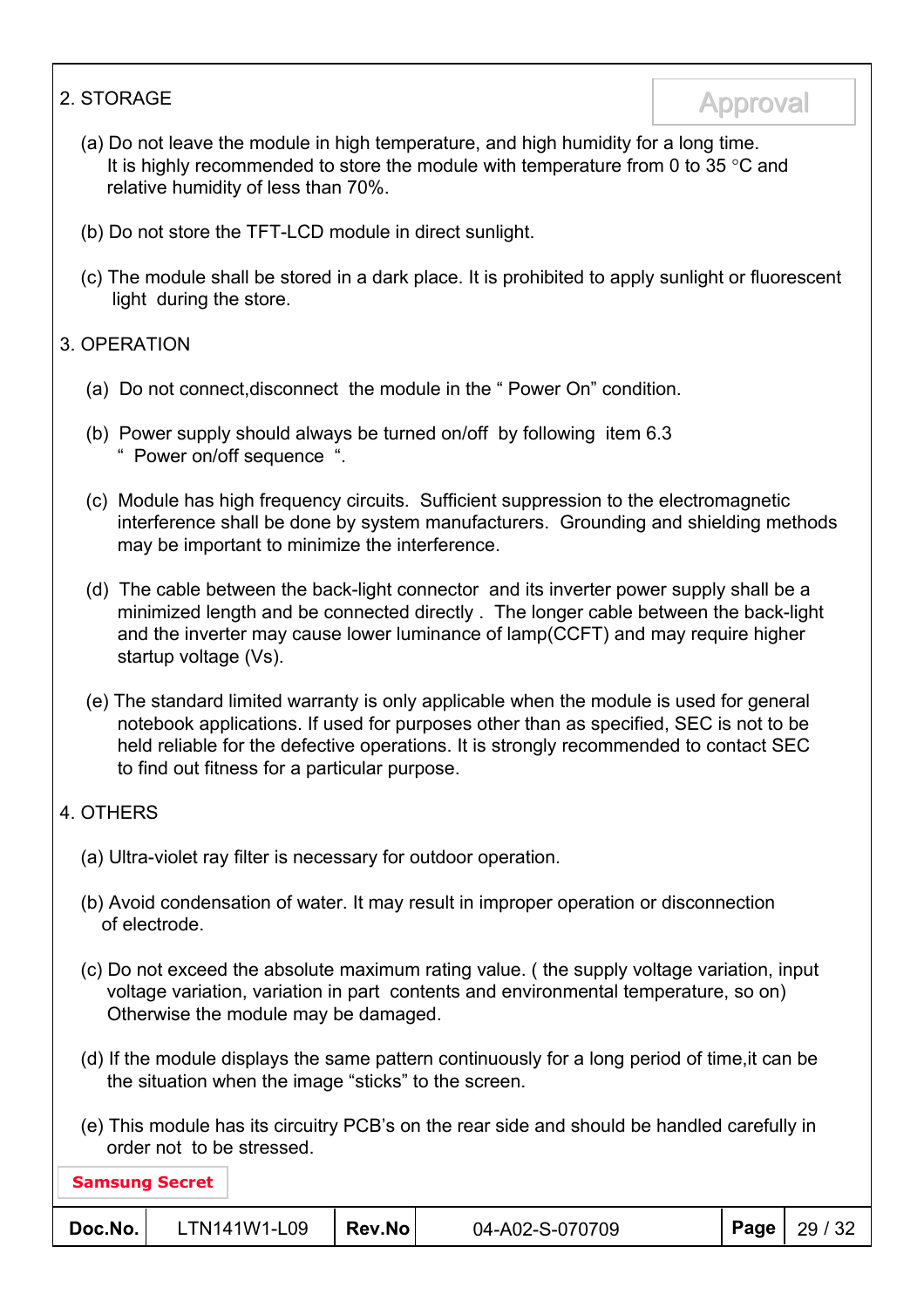11. EDID Approval

|                                         | <b>Byte</b><br>(hex) | <b>Field Name and Comments</b>                           |                 |                                                                             | <b>Value</b><br>(hex)    |                 |  |
|-----------------------------------------|----------------------|----------------------------------------------------------|-----------------|-----------------------------------------------------------------------------|--------------------------|-----------------|--|
|                                         | $\boldsymbol{0}$     | Header                                                   |                 |                                                                             | 00                       |                 |  |
|                                         | $\mathbf{1}$         | Header                                                   |                 |                                                                             | $\overline{\text{FF}}$   |                 |  |
|                                         | $\overline{2}$       | Header                                                   |                 |                                                                             |                          | FF              |  |
| Header                                  | $\overline{3}$       | Header                                                   |                 |                                                                             | $\overline{\mathsf{FF}}$ |                 |  |
|                                         | $\overline{4}$       | Header                                                   |                 |                                                                             | $\overline{FF}$          |                 |  |
|                                         | 5                    | Header                                                   |                 |                                                                             | $\overline{FF}$          |                 |  |
|                                         | 6                    | Header                                                   |                 |                                                                             | $\overline{\mathsf{FF}}$ |                 |  |
|                                         | $\overline{7}$       | Header                                                   |                 |                                                                             | 00                       |                 |  |
|                                         | 8                    | EISA manufacture code = $3$ Character ID                 |                 |                                                                             |                          | 4C              |  |
|                                         | 9                    | EISA manufacture code (Compressed ASCII)                 |                 |                                                                             |                          | A3              |  |
|                                         | 0A                   | Panel Supplier Reserved - Product Code                   |                 |                                                                             |                          | $\overline{57}$ |  |
|                                         | 0 <sub>B</sub>       | Panel Supplier Reserved - Product Code                   |                 |                                                                             | 31                       |                 |  |
|                                         | 0 <sup>C</sup>       |                                                          |                 | LCD module Serial No - Preferred but Optional ("0" if not used)             | 00                       |                 |  |
|                                         | 0 <sub>D</sub>       |                                                          |                 | LCD module Serial No - Preferred but Optional ("0" if not used)             | 00                       |                 |  |
| Vendor / Product<br><b>EDID Version</b> | 0E                   |                                                          |                 | LCD module Serial No - Preferred but Optional ("0" if not used)             | 00                       |                 |  |
|                                         | 0 <sub>F</sub>       |                                                          |                 | LCD module Serial No - Preferred but Optional ("0" if not used)             | $\overline{00}$          |                 |  |
|                                         | 10                   | Week of manufacture                                      |                 |                                                                             | 00                       |                 |  |
|                                         | 11                   | Year of manufacture                                      |                 |                                                                             | 11                       |                 |  |
|                                         | 12                   | EDID structure version $#=1$                             | $\overline{01}$ |                                                                             |                          |                 |  |
|                                         | 13                   | EDID revision $#=3$                                      |                 |                                                                             | 03                       |                 |  |
|                                         | 14                   | Video I/P definition = Digital I/P (80h)                 |                 |                                                                             |                          | 80              |  |
| Parameters<br>Display                   | 15                   | Max H image size = (Rounded to cm)                       |                 |                                                                             | 1E                       |                 |  |
|                                         | 16                   | Max V image size = (Rounded to cm)                       |                 |                                                                             | 13                       |                 |  |
|                                         | 17                   |                                                          |                 | Display gamma = (gamma × 100)-100 = Example: $(2.2 \times 100) - 100 = 120$ | $\overline{78}$          |                 |  |
|                                         | 18                   | Feature support (no DPMS, Active off, RGB, timing BLK 1) |                 |                                                                             | 0A                       |                 |  |
|                                         | 19                   | Red/Green Low bit (RxRy/GxGy)                            |                 |                                                                             | 87                       |                 |  |
|                                         | 1A                   | Blue/White Low bit (BxBy/WxWy)                           |                 |                                                                             | F <sub>5</sub>           |                 |  |
| $\overline{a}$<br>es                    | 1B                   | Red X<br>$Rx = 0, xxx$                                   |                 |                                                                             | 94                       |                 |  |
|                                         | 1 <sup>C</sup>       | Red Y $Ry = 0.$ xxx                                      |                 |                                                                             | $\overline{57}$          |                 |  |
|                                         | 1D                   | Green X<br>$Gx = 0$ .xxx                                 |                 |                                                                             | 4F                       |                 |  |
| Panel Col<br>Coordinat                  | 1E                   | Green Y<br>$Gy = 0$ .xxx                                 |                 |                                                                             | 8 <sup>C</sup>           |                 |  |
|                                         | 1F                   | Blue $X$<br>$Bx = 0$ .xxx                                |                 |                                                                             | 27                       |                 |  |
|                                         | 20                   | Blue Y<br>$By = 0.xxx$                                   |                 |                                                                             | 27                       |                 |  |
|                                         | 21                   | White X<br>$Wx=0.$ xxx                                   |                 |                                                                             | $\overline{50}$          |                 |  |
|                                         | 22                   | White Y<br>$Wy = 0$ .xxx                                 |                 |                                                                             | 54                       |                 |  |
| Established                             | 23                   | Established timings 1 (00h if not used)                  |                 |                                                                             | 00                       |                 |  |
| Timings                                 | 24                   | Established timings 2 (00h if not used)                  |                 |                                                                             | 00                       |                 |  |
|                                         | 25                   | Manufacturer's timings (00h if not used)                 |                 |                                                                             | 00                       |                 |  |
|                                         |                      |                                                          |                 |                                                                             |                          |                 |  |
| <b>Samsung Secret</b>                   |                      |                                                          |                 |                                                                             |                          |                 |  |
| Doc.No.                                 |                      | LTN141W1-L09                                             | Rev.No          | 04-A02-S-070709                                                             | Page                     | 30 / 32         |  |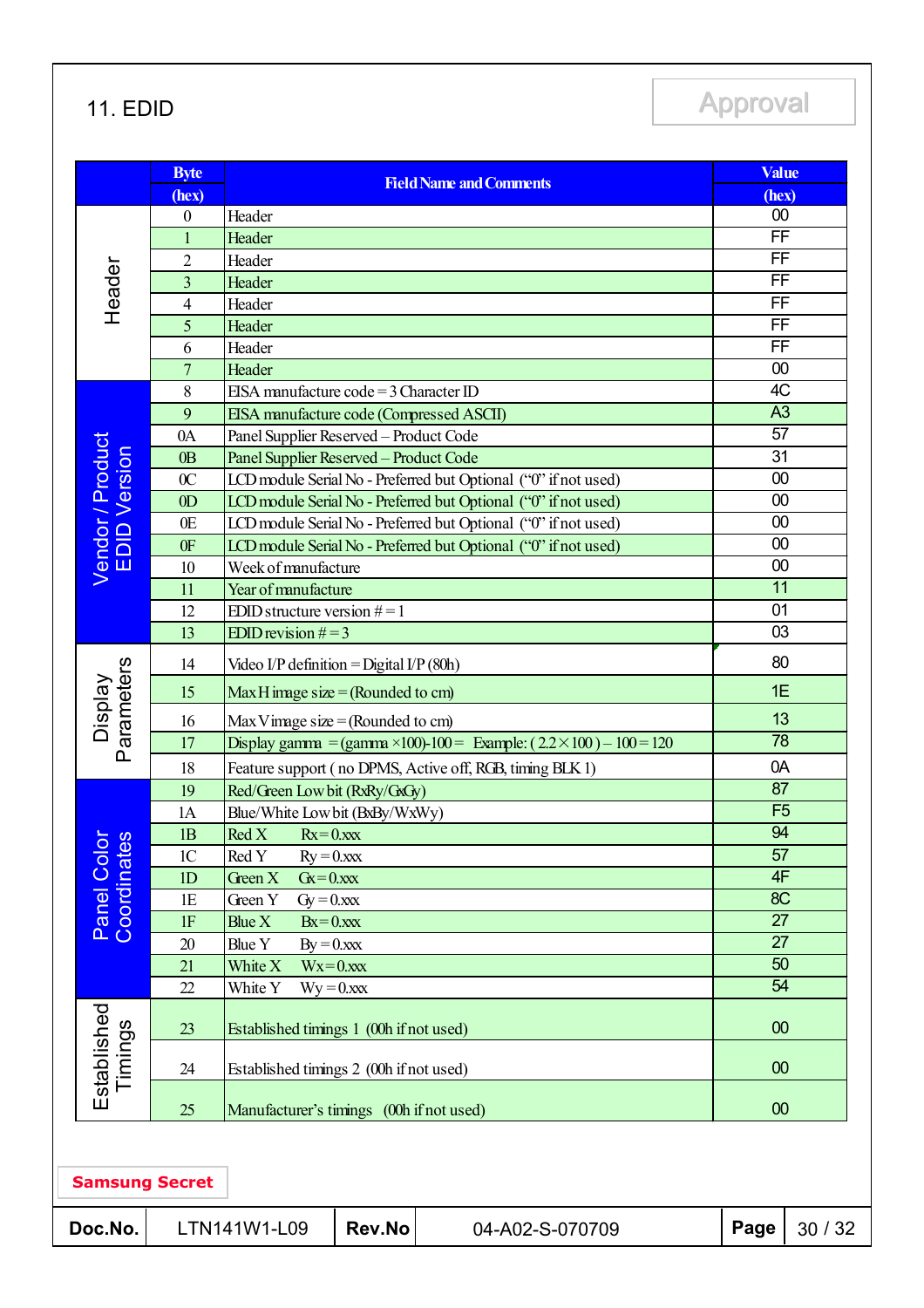|                      |                       |                                                                                                                       |                                                                  |                                                                               | <b>Approval</b>       |       |  |
|----------------------|-----------------------|-----------------------------------------------------------------------------------------------------------------------|------------------------------------------------------------------|-------------------------------------------------------------------------------|-----------------------|-------|--|
|                      | 26                    | Standard timing ID1 (01h if not used)                                                                                 |                                                                  |                                                                               | 01                    |       |  |
|                      | 27                    | Standard timing ID1 (01h if not used)                                                                                 |                                                                  |                                                                               | 01                    |       |  |
|                      | 28                    | Standard timing ID2 (01h if not used)                                                                                 |                                                                  |                                                                               | $\overline{01}$       |       |  |
|                      | 29                    | Standard timing ID2 (01h if not used)                                                                                 |                                                                  |                                                                               | 01                    |       |  |
|                      | 2A                    | Standard timing ID3 (01h if not used)                                                                                 |                                                                  |                                                                               | 01                    |       |  |
| Standard Timing ID   | 2B                    | Standard timing ID3 (01h if not used)                                                                                 |                                                                  |                                                                               | 01                    |       |  |
|                      | 2C                    | Standard timing ID4 (01h if not used)                                                                                 |                                                                  |                                                                               | 01                    |       |  |
|                      | 2D                    | Standard timing ID4 (01h if not used)                                                                                 |                                                                  |                                                                               | 01                    |       |  |
|                      | 2E                    | Standard timing ID5 (01h if not used)                                                                                 |                                                                  |                                                                               | 01                    |       |  |
|                      | 2F                    | Standard timing ID5 (01h if not used)                                                                                 |                                                                  |                                                                               | 01                    |       |  |
|                      | 30                    | Standard timing ID6 (01h if not used)                                                                                 |                                                                  |                                                                               | 01                    |       |  |
|                      | 31                    | Standard timing ID6 (01h if not used)                                                                                 |                                                                  |                                                                               | 01                    |       |  |
|                      | 32                    | Standard timing ID7 (01h if not used)                                                                                 |                                                                  |                                                                               | 01                    |       |  |
|                      | 33                    | Standard timing ID7 (01h if not used)                                                                                 |                                                                  |                                                                               | 01                    |       |  |
|                      | 34                    | Standard timing ID8 (01h if not used)                                                                                 |                                                                  |                                                                               | 01                    |       |  |
|                      | 35                    | Standard timing ID8 (01h if not used)                                                                                 |                                                                  |                                                                               | 01                    |       |  |
|                      | 36                    | Pixel Clock/10,000                                                                                                    |                                                                  | (LSB)                                                                         | D <sub>6</sub>        |       |  |
|                      | 37                    | Pixel Clock/10,000                                                                                                    |                                                                  | (MSB)                                                                         | 1B                    |       |  |
|                      | 38                    |                                                                                                                       |                                                                  |                                                                               | 00                    |       |  |
|                      | 39                    | Horizontal Active = $xxxx$ pixels                                                                                     |                                                                  | (lower 8 bits)                                                                |                       |       |  |
|                      |                       | Horizontal Blanking (Thbp) = $xxxx$ pixels                                                                            |                                                                  | (lower 8 bits)                                                                | B <sub>0</sub>        |       |  |
|                      | 3A                    | Horizontal Active/Horizontal blanking (Thbp)                                                                          |                                                                  | (upper4:4 bits)                                                               | 50<br>20              |       |  |
| Timing Descripter#1  | 3B                    | Vertical Active $=$ xxx lines                                                                                         |                                                                  |                                                                               |                       |       |  |
|                      | 3C                    |                                                                                                                       |                                                                  | Vertical Blanking $(Tvbp) =$ xxxx lines (DE Blanking typ. for DE only panels) | 10                    |       |  |
|                      | 3D                    | Vertical Active: Vertical Blanking (Tvbp)                                                                             |                                                                  | (upper4:4 bits)                                                               | 30                    |       |  |
|                      | 3E                    | Horizontal Sync, Offset $(Thfp) =$ xxx pixels                                                                         |                                                                  |                                                                               | $\overline{OC}$<br>40 |       |  |
|                      | 3F                    | Horizontal Sync, Pulse Width $=$ xxx pixels                                                                           |                                                                  |                                                                               |                       |       |  |
|                      | 40                    | Vertical Sync, Offset $(Tvfp) = xx$ lines Sync Width = xx lines<br>Horizontal Vertical Sync Offset/Width upper 2 bits |                                                                  |                                                                               |                       | 33    |  |
|                      | 41                    |                                                                                                                       |                                                                  |                                                                               | 00<br>2F              |       |  |
|                      | 42                    |                                                                                                                       | Horizontal Image Size = xxx mm<br>Vertical image Size = $xxx$ mm |                                                                               |                       |       |  |
|                      | 43                    |                                                                                                                       |                                                                  | <b>BE</b>                                                                     |                       |       |  |
|                      | 44                    | Horizontal Image Size / Vertical image size                                                                           |                                                                  |                                                                               | $\overline{10}$       |       |  |
|                      | 45                    |                                                                                                                       |                                                                  | Horizontal Border = $0$ (Zero for Notebook LCD)                               | 00                    |       |  |
|                      | 46                    | Vertical Border = $0$ (Zero for Notebook LCD)                                                                         | $\overline{00}$                                                  |                                                                               |                       |       |  |
|                      |                       |                                                                                                                       |                                                                  | Non-interlaced, Normal, no stereo, Separate sync, H/V pol Negatives, DE only  |                       |       |  |
|                      | 47                    |                                                                                                                       |                                                                  | note: LSB is set to "1" if panel is DE-timing only. H/V can be ignored.       | 19                    |       |  |
|                      | 48                    |                                                                                                                       |                                                                  |                                                                               | $\overline{00}$       |       |  |
|                      | 49                    | Manufacturer Specified (Timing)                                                                                       |                                                                  |                                                                               |                       | 00    |  |
|                      | 4A                    |                                                                                                                       |                                                                  |                                                                               |                       | 00    |  |
|                      | 4B                    |                                                                                                                       |                                                                  |                                                                               | 0 <sub>F</sub><br>00  |       |  |
|                      | 4C                    |                                                                                                                       |                                                                  |                                                                               |                       |       |  |
|                      | 4D                    | Value=HSPWmin / 2                                                                                                     |                                                                  |                                                                               |                       | 00    |  |
|                      | 4E                    | Value=HSPWmax / 2                                                                                                     |                                                                  |                                                                               |                       | 00    |  |
|                      | $4F$                  | Value=Thbpmin /2                                                                                                      |                                                                  |                                                                               | 00                    |       |  |
|                      | 50                    | Value=Thbpmax /2                                                                                                      |                                                                  |                                                                               | 00                    |       |  |
|                      | 51                    | Value=VSPWmin /2                                                                                                      |                                                                  |                                                                               |                       | 00    |  |
|                      | 52                    | Value=VSPWmax /2                                                                                                      |                                                                  |                                                                               | 00                    |       |  |
|                      | 53                    | Value=Tvbpmin / 2                                                                                                     |                                                                  |                                                                               | 00                    |       |  |
| Timing Descripter #2 | 54                    | Value=Tvbpmax / 2                                                                                                     |                                                                  |                                                                               | 00                    |       |  |
|                      | 55                    | Thpmin=value*2 + Hapixelclks                                                                                          |                                                                  |                                                                               | 23                    |       |  |
|                      | 56                    | Thpmax=value*2 + Hapixelclks<br>Typmin=value*2 + Valines                                                              |                                                                  |                                                                               |                       | 87    |  |
|                      | 57                    |                                                                                                                       |                                                                  |                                                                               |                       | 02    |  |
|                      | 58                    |                                                                                                                       | Tvpmax=value*2 + Valines                                         |                                                                               |                       |       |  |
|                      | 59                    | Module "A" Revision $=$                                                                                               |                                                                  | Example: 00, 01, 02, 03, etc.                                                 | 64<br>00              |       |  |
|                      | <b>Samsung Secret</b> |                                                                                                                       |                                                                  |                                                                               |                       |       |  |
| Doc.No.              |                       | LTN141W1-L09                                                                                                          | Rev.No                                                           | 04-A02-S-070709                                                               | Page                  | 31/32 |  |